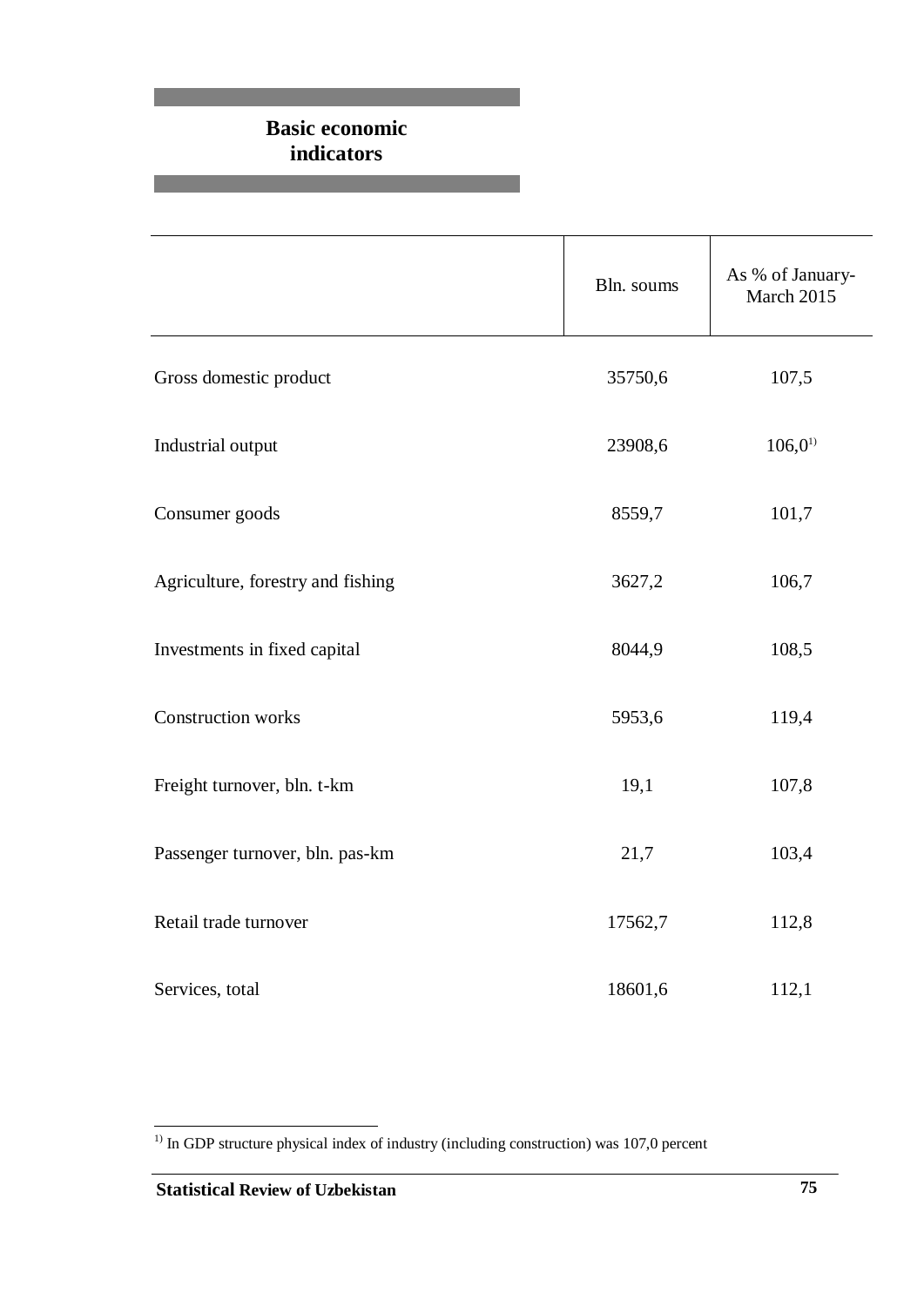### **Production of gross domestic product**

In January-March 2016 according to the preliminary data the volume of gross domestic product (GDP) amounted to 35750,6 billion soums at current prices, the increase – 7,5 percent in comparison with January-March 2015.

In the structure of GDP by forms of ownership the share of the non-state sector is 78,3 percent and that of the state sector  $-21,7$ .

The sectoral composition of GDP in January-March (in percent):

2015 г.



2016 г.



- Gross value added of branches
- $\ddot{\cdot}$  Net taxes on products
- Agriculture, forestry and fishing
	- Industry (including construction)
- $\otimes$  Services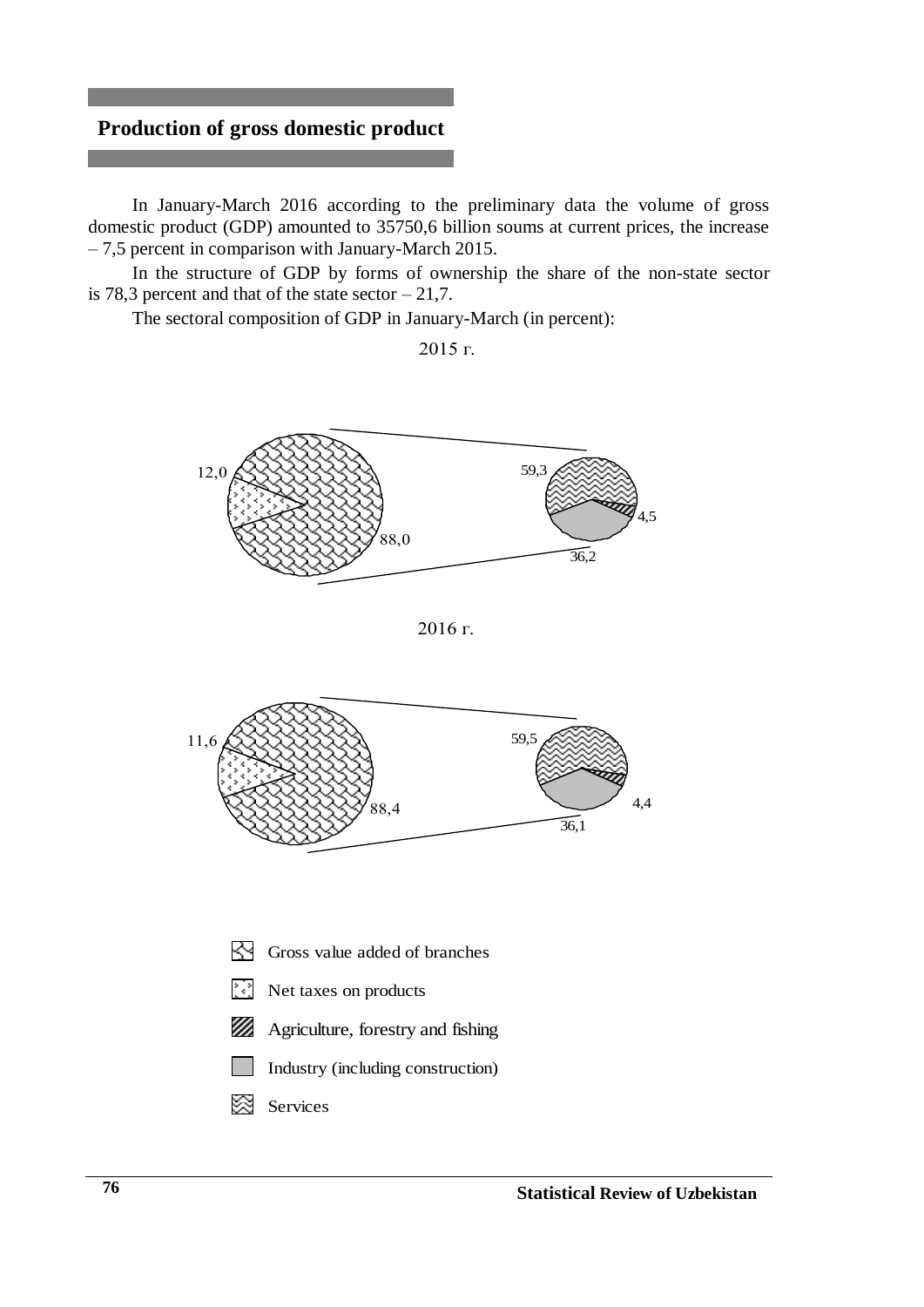The sectoral composition of gross regional product in January-March 2016 is characterized by the following data:

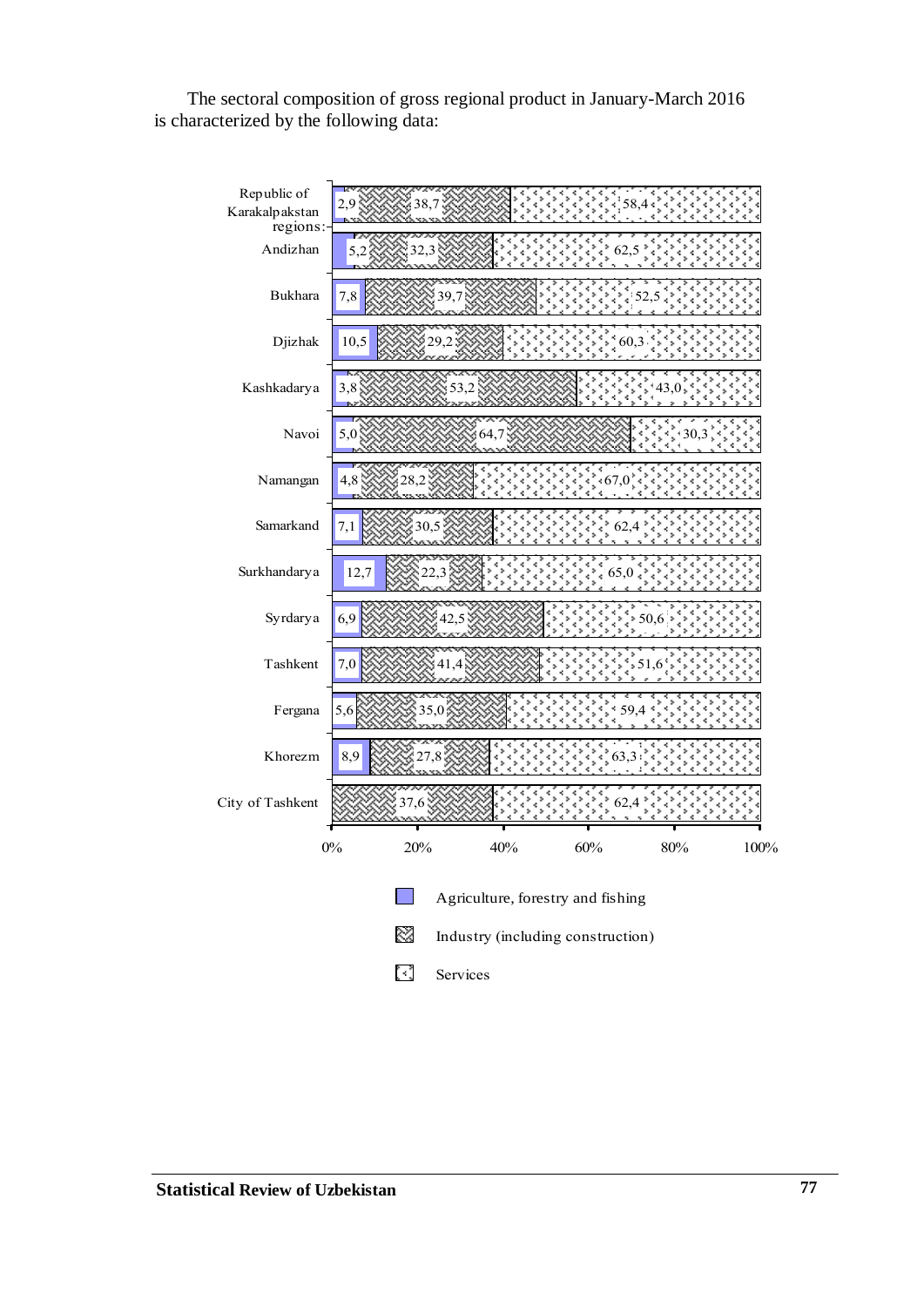## **General characteristic of activity of enterprises and institutions**

(excluding dekhkan and private farms)

According to the data of the Uniform State Business Register, as of April 1, 2016, the number of registered legal persons was 282,0 thousand units, 261,9 thousand of them (92,9 percent of total registered enterprises) are operating.

The greatest number of enterprises and organizations registered by kinds of economic activities was marked in trade (23,8 percent of total registered), industry (16,2 percent), construction (8,4 percent), agriculture, forestry and fishing (7,1 percent).

The distribution of registered and operating enterprises and organizations by kinds of economic activities, as of April 1, 2016, is characterized by the following data:

|                                               |        | Registered       |        | Operating        |
|-----------------------------------------------|--------|------------------|--------|------------------|
|                                               | thous. | as % of<br>total | thous. | as % of<br>total |
| <b>Total</b>                                  | 282,0  | 100              | 261,9  | 100              |
| of which:                                     |        |                  |        |                  |
| agriculture, forestry and fishing             | 20,0   | 7,1              | 18,1   | 6,9              |
| industry                                      | 45,8   | 16,2             | 42,7   | 16,3             |
| construction                                  | 23,8   | 8,4              | 21,6   | 8,2              |
| trade                                         | 67,0   | 23,8             | 60,4   | 23,1             |
| transportation and storage                    | 10,8   | 3,8              | 10,1   | 3,9              |
| accommodation and food services<br>activities | 16,0   | 5,7              | 14,8   | 5,7              |
| information and communication                 | 7,1    | 2,5              | 6,5    | 2,5              |
| public health and social work<br>activities   | 8,3    | 3,0              | 8,2    | 3,1              |
| other activities                              | 83,2   | 29,5             | 79,5   | 30,3             |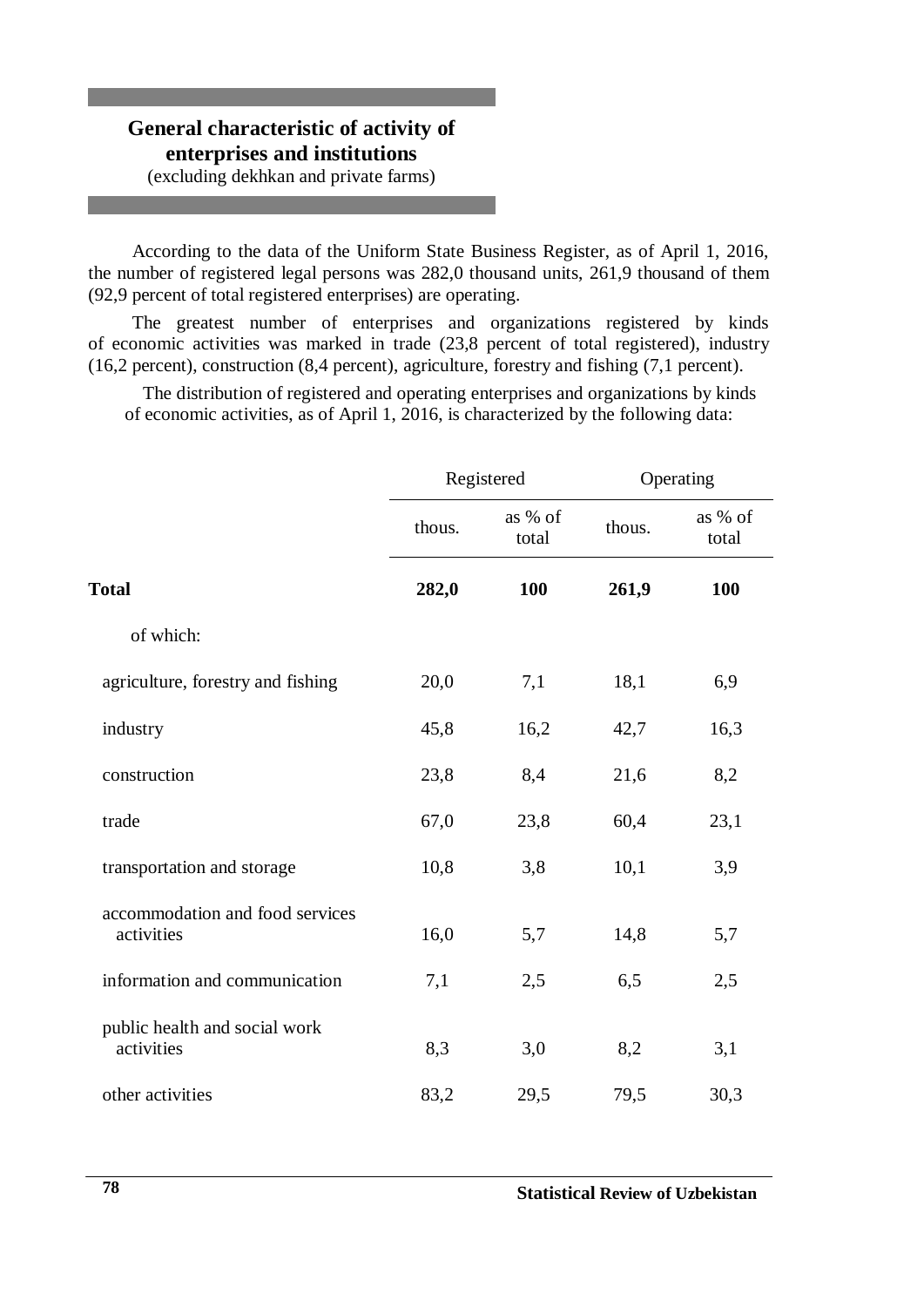In the total number of registered enterprises and organizations the share of non-state form of ownership was 86,2 percent of which 29,7 percent - private enterprises, 1,8 percent - enterprises with participation of foreign capital, 54,7 percent – other enterprises.

The distribution of registered economic entities - legal persons by forms of ownership is given below:



In January-March 2016 the number of newly registered enterprises and organizations was 8,8 thousand (including 8,5 thousand of small business entities). Their significant number was marked in the city of Tashkent (24,3 percent of total registered enterprises in the republic), Tashkent region (10,0 percent), Fergana region (8,4 percent), and Samarkand region (7,6 percent).

The share of newly registered enterprises and organizations in trade was 23,5 percent, industry  $-20.0$  percent, construction  $-9.6$  percent.

In the reporting period 5,4 thousand enterprises and organizations were liquidated, of which 1,0 thousand (19,2 percent) was liquidated using procedures of voluntarily liquidation.

as of April 1,

as % of total number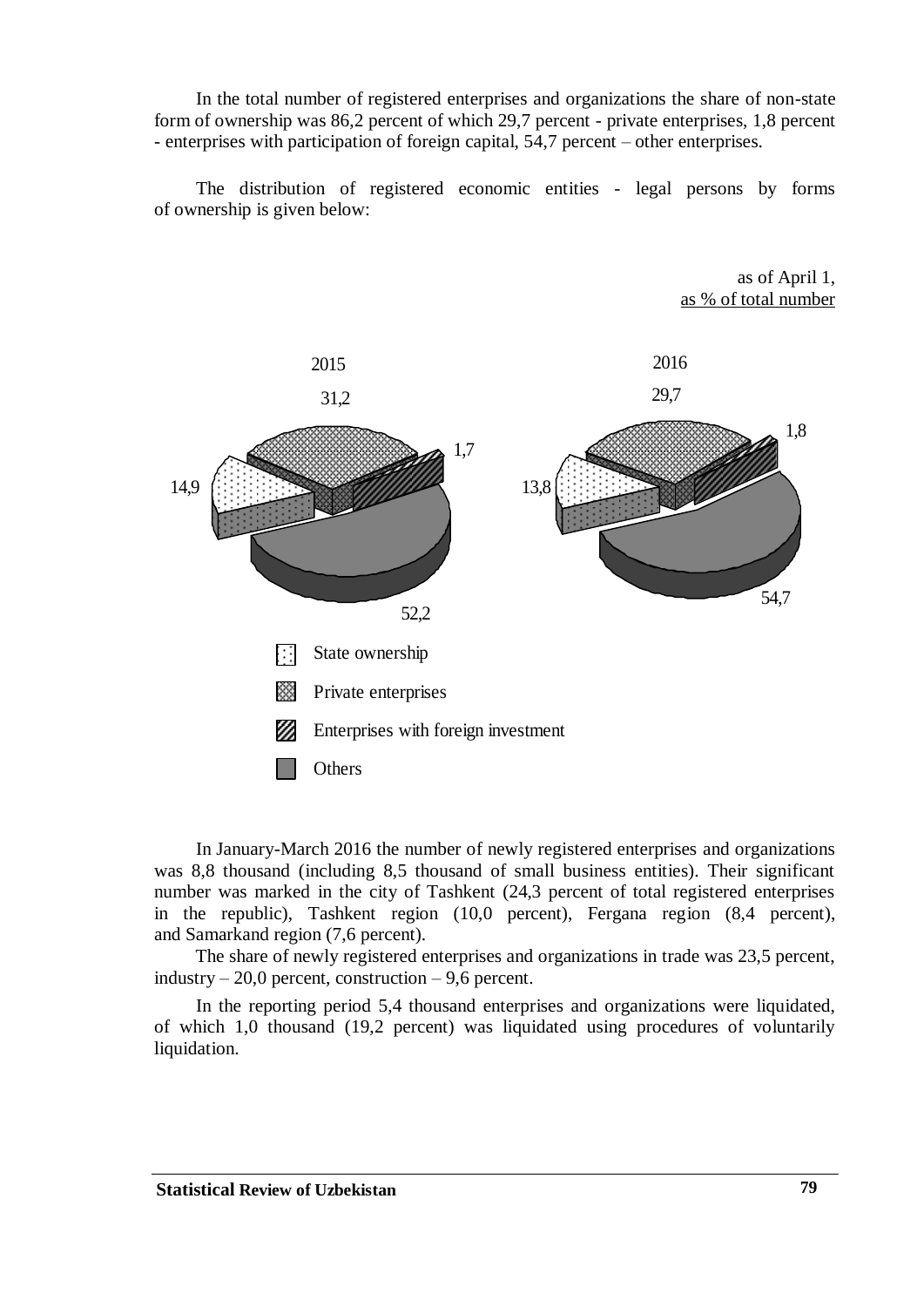The shares of state and non-state sectors in GDP, main branches of economy and employment in January-March 2016 are characterized by the following data:

as % of total volume

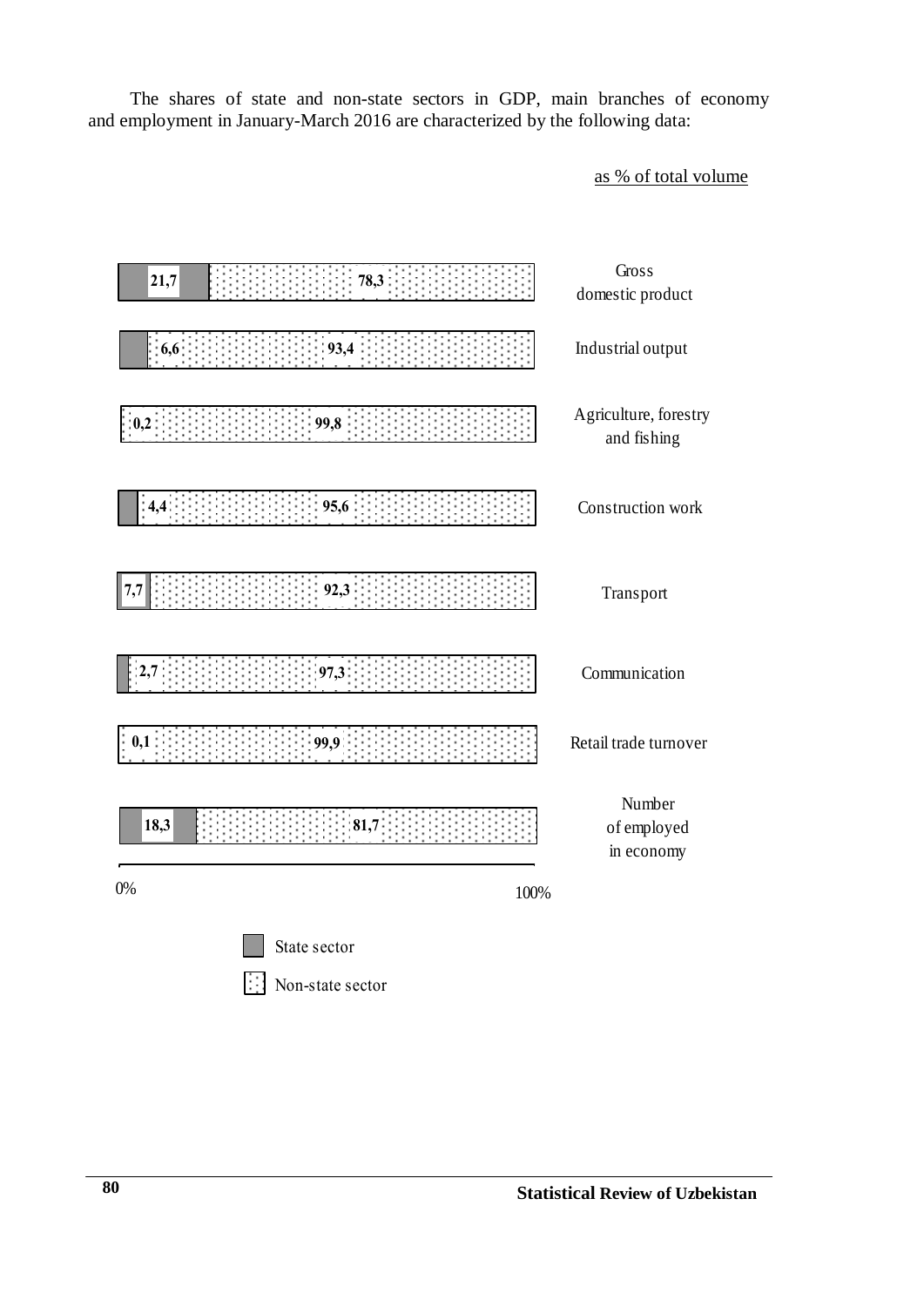### **Small business**

In January-March 2016 measures taken to build the business environment, comprehensive support and further stimulate the development of small and private business contributed to the creation of 8480 of new small business entities (5,5 percent more than in the corresponding period of 2015).

In January-March 2016 small business entities:

- provided employment to 10062,7 thousand persons (77,1 percent of total persons employed in the economy), including 8039,2 thousand persons of the individual sector and 2023,5 thousand persons of small enterprises and microfirms;

- produced industrial products to the amount of 8908,6 billion soums (37,3 percent of total industrial production) or 118,0 percent to the level of January-March 2015;

- utilized 3235,9 billion soums of investments (40,2 percent of total utilized investments) or 138,2 percent to the level of January- March 2015;

- executed construction works to the amount of 4072,6 billion soums (68,4 percent of total construction works) or 117,6 percent to the level of January-March 2015;

- ensured the growth of freight turnover of motor transport by 6,8 percent (83,3 percent of total freight turnover) and passenger turnover - by 6,2 percent (90,8 percent of total passenger turnover);

- formed 88,8 percent (15596,8 billion soums) of total retail trade turnover (the growth by 17,6 percent), 46,4 percent (3369,6 billion soums) of total paid services (the growth by 12,5 percent);

The share of goods of private entrepreneurship (ownership of citizens) in total volume of goods (works, services) of small business in January-March 2016 is characterized by the following data:

|                                   | volume of goods<br>(works, services)<br>of small business,<br>bln. soums | share of private sector<br>in volume of goods<br>(works, services) of small<br>business, in % |
|-----------------------------------|--------------------------------------------------------------------------|-----------------------------------------------------------------------------------------------|
| Industry                          | 8908,6                                                                   | 42,8                                                                                          |
| Agriculture, forestry and fishing | 3494,1                                                                   | 100,0                                                                                         |
| Construction                      | 4072,6                                                                   | 61,1                                                                                          |
| Retail trade turnover             | 15596,8                                                                  | 81,9                                                                                          |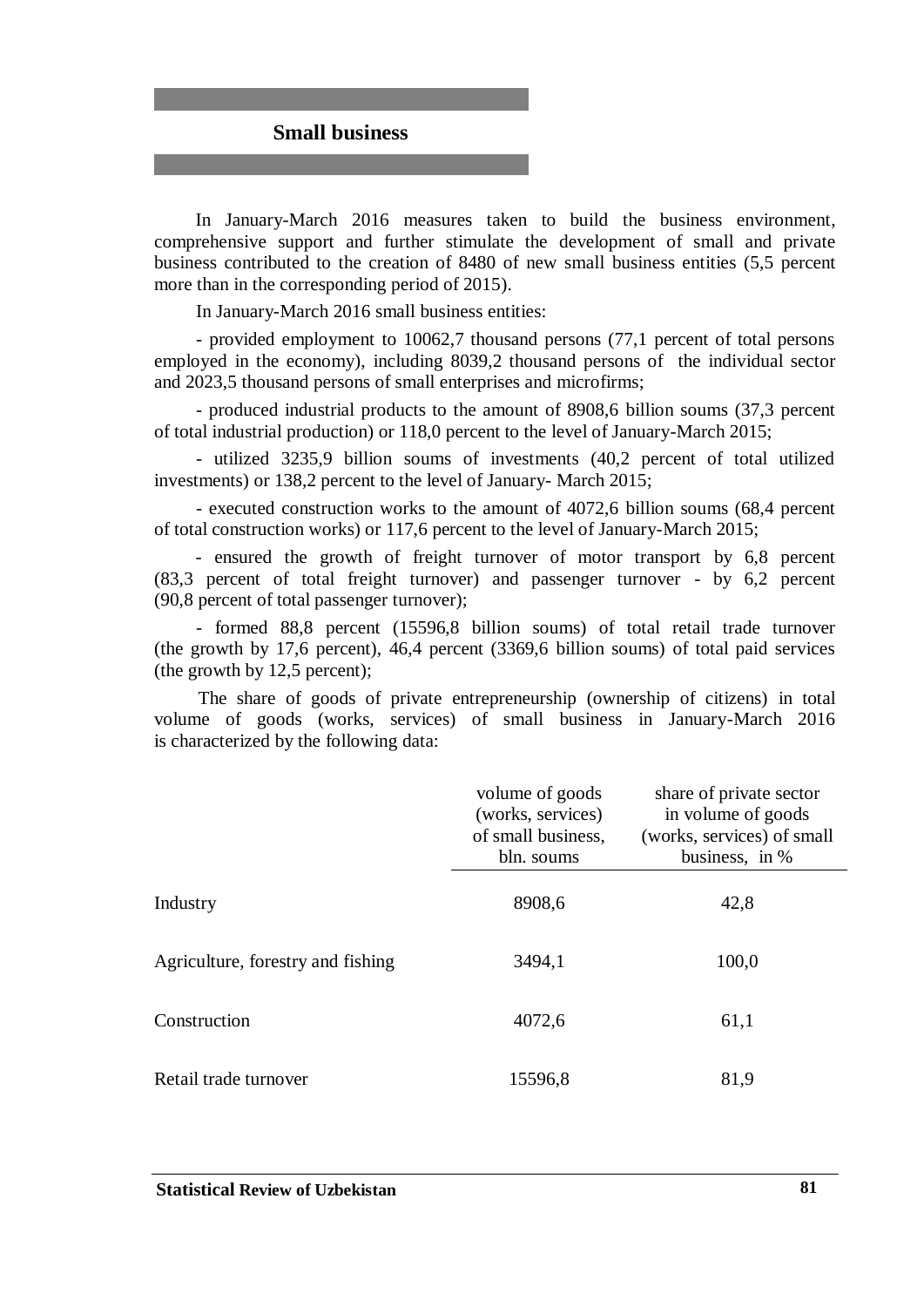|                                      | volume of goods<br>(works, services)<br>of small business,<br>bln. soums | share of private sector<br>in volume of goods<br>(works, services) of small<br>business, in % |
|--------------------------------------|--------------------------------------------------------------------------|-----------------------------------------------------------------------------------------------|
| Cargo transportation, mln. tons      | 109,8                                                                    | 65,8                                                                                          |
| Passenger transportation, mln. pass. | 1406,3                                                                   | 91,5                                                                                          |

The number of persons engaged in the private sector of small business was 9314,7 thousand or 92,6 percent of total employment in the sphere of small business.

The share of small business in total volume of goods (works, services) by branches of economy is characterized by the following data:

#### as % of total volume

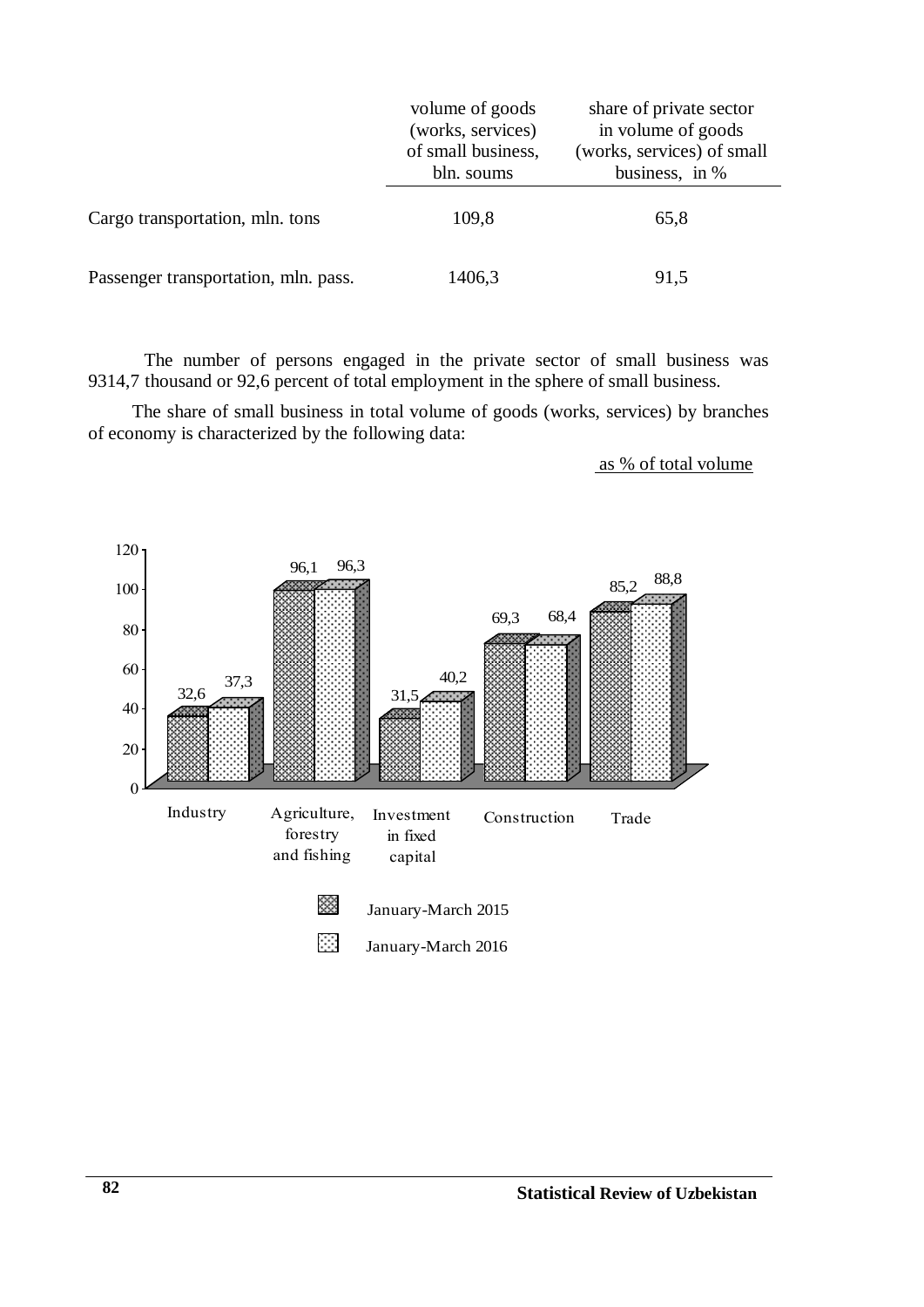## **Privatization of enterprises and projects**

According to the data of the State Committee of the Republic of Uzbekistan for Privatization, Demonopolization and Development of Competition 178 enterprises and projects (including program and non-program projects) (hereafter – projects) were privatized in January-March 2016.

In the reporting period the greatest number of projects was privatized in Fergana region - 35, the Republic of Karakalpakstan  $-26$ , Tashkent region  $-24$ , Surkhandarya region – 22, and Kashkadarya region - 15.

In the structure of privatized state property the highest share falls upon projects of local authorities – 127 projects.

Receipts of money from privatization of state property amounted to 30,3 billion soums in January-March 2016.

The most part of receipts received from privatization of state property was marked in the city of Tashkent (49,6 percent of total receipts), Tashkent region (8,1 percent), Namangan region (6,8 percent), Bukhara region (6,0 percent), Fergana region (5,8 percent), Khorezm region (5,3 percent), and Kashkadarya region (5,0 percent).

#### **Industry**

The implementation of measures for commissioning of new production capacities, modernization, technical and technological renovation of existing production facilities and increasing the competitiveness of the products contributed to the growth of the industry in the first quarter 2016. In January-March 2016 the volume of industrial output was 23908,6 billion soums or 106,0 percent to the level of January-March 2015. Labor productivity has increased by 4,1 percent.

Due to measures on improvement of business environment and support of private enterprise development the share of small business in the industrial production increased to 37,3 percent in January-March 2016 versus 32,6 percent in January-March 2015.

The implementation of the Program on localization of manufacturing of finished products, components and materials, under which in January-March 2016 products were manufactured to the amount of 981,3 billion soums, promoted the further development of inter-branch industrial cooperation among business entities.

Measures taken to expand the product range and output of finished products have stimulated the increase in production of consumer goods. The total volume of consumer goods in 2016 was 8559,7 billion soums or 101,7 percent to the corresponding period of 2015, of which food products - 4429,2 billion soums and 116,4 percent, non-food products – 4130,5 billion soums and 89,7 percent. The share of consumer goods in the total volume of industrial production was 35,8 percent.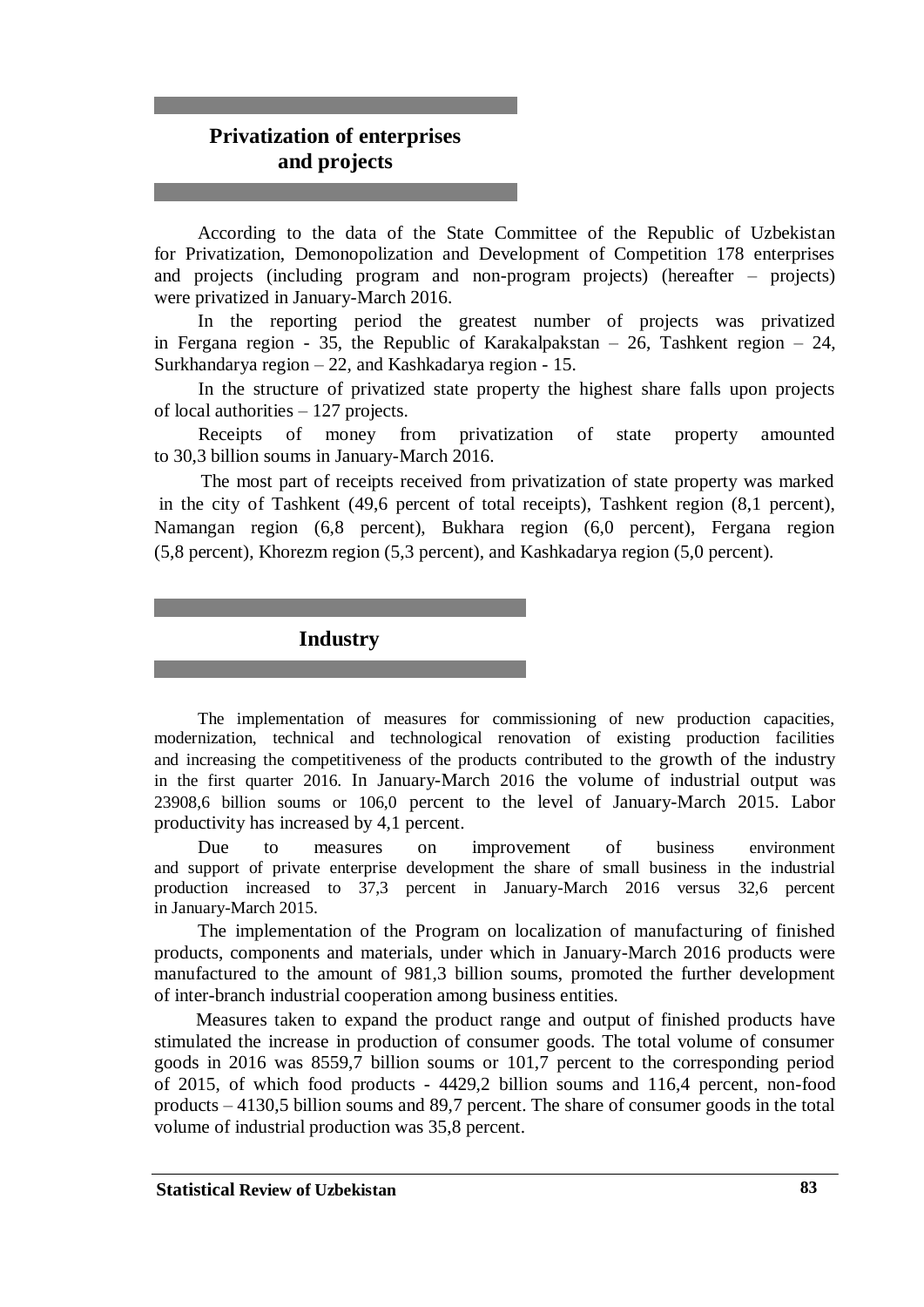The industrial output by kinds of economic activities in January-March 2016 is characterized by the following data:

|                                                                                                                                                                      | bln. soums  | as % of January-<br>March 2015 |
|----------------------------------------------------------------------------------------------------------------------------------------------------------------------|-------------|--------------------------------|
| <b>Industrial output</b>                                                                                                                                             | 23908,6     | 106,0                          |
| <b>Mining and quarrying</b>                                                                                                                                          | 2697,3      | 106,2                          |
| of which:                                                                                                                                                            |             |                                |
| mining of coal, lignite, oil and natural gas                                                                                                                         | 1587,3      | 107,7                          |
| mining of metallic ores                                                                                                                                              | 808,3       | 103,2                          |
| other mining activities                                                                                                                                              | 179,3       | 112,7                          |
| <b>Manufacturing</b>                                                                                                                                                 | 18465,6     | 106,0                          |
| of which:                                                                                                                                                            |             |                                |
| manufacture of food, beverages, tobacco                                                                                                                              | 5152,8      | 114,9                          |
| manufacture of textiles, apparel, articles<br>of leather                                                                                                             | 4039,4      | 114,6                          |
| manufacture of goods from wood, cork,<br>straw and wicker, paper and paper-based<br>products, furniture                                                              | 475,5       | 122,2                          |
| printing <i>u</i> reproduction of recorded<br>materials                                                                                                              | 164,5       | 125,5                          |
| manufacture of coke and petrochemicals                                                                                                                               | 694,6       | 99,2                           |
| manufacture of chemicals, rubber<br>and plastics products                                                                                                            | 1929,3      | 129,4                          |
| manufacture of main pharmaceutical<br>products and preparations                                                                                                      | 163,0       | 112,8                          |
| manufacture of other non-metallic mineral<br>products                                                                                                                | 1 2 9 4 , 0 | 110,6                          |
| Metallurgy                                                                                                                                                           | 1675,7      | 104,2                          |
| Manufacture, repair, installation of<br>machinery and equipment, manufacture<br>of motor vehicles, trailers and<br>semi-trailers, other fabricated metal<br>products | 2599,8      | 75,8                           |
|                                                                                                                                                                      |             |                                |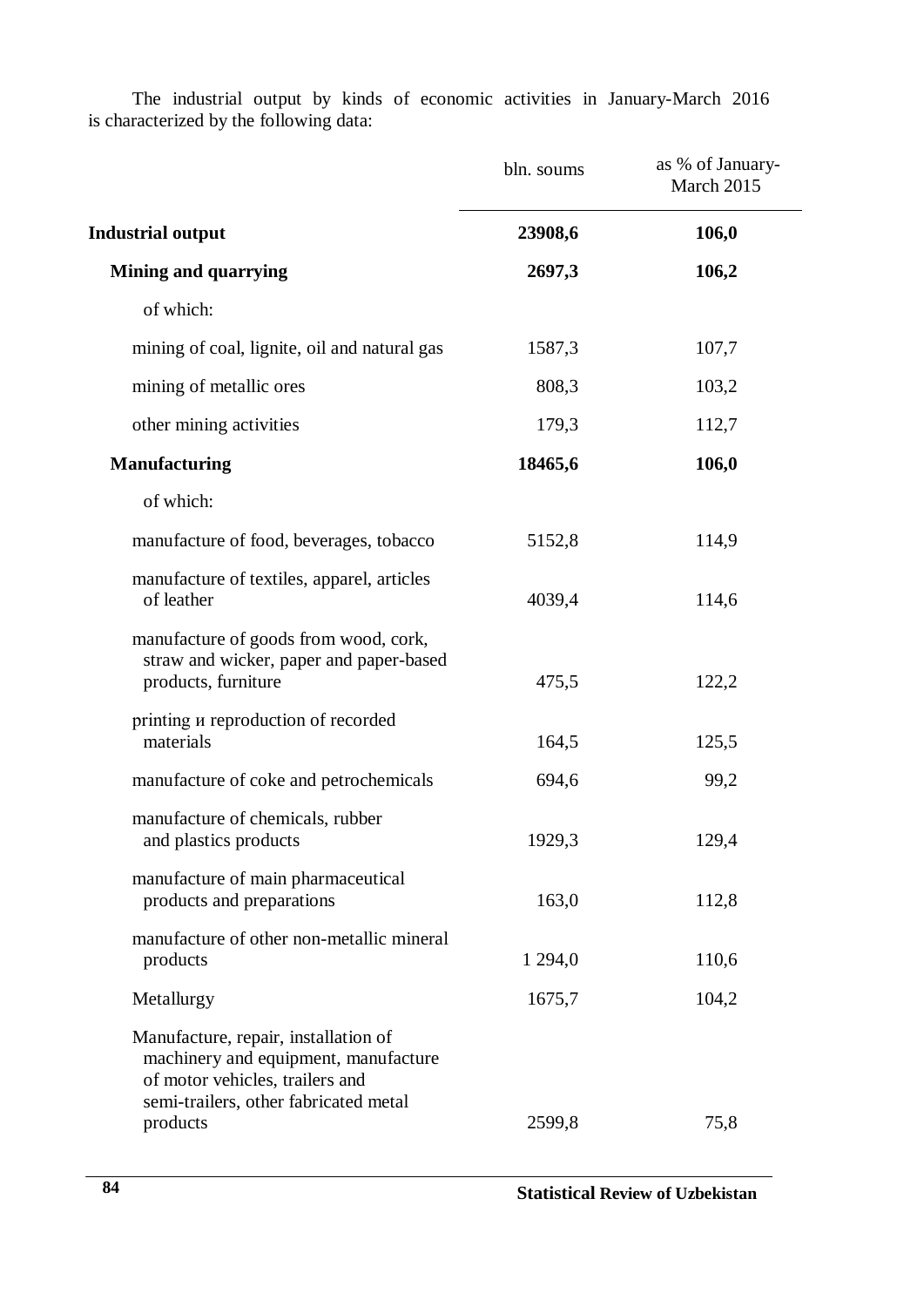|                                                             | bln. soums | as % of January-<br>March 2015 |
|-------------------------------------------------------------|------------|--------------------------------|
| Electricity, gas, steam and air<br>conditioning supply      | 2590,8     | 104,6                          |
| Water supply, sewerage, waste<br>management and remediation | 154,9      | 119,9                          |
| <b>Consumer</b> goods                                       | 8559,7     | 101,7                          |
| of which:                                                   |            |                                |
| food                                                        | 4429,2     | 116,4                          |
| non-food                                                    | 4130,5     | 89,7                           |

The structure of output of industrial products by branches is presented below:



Water supply, sewerage, waste management and remediation

as % of total volume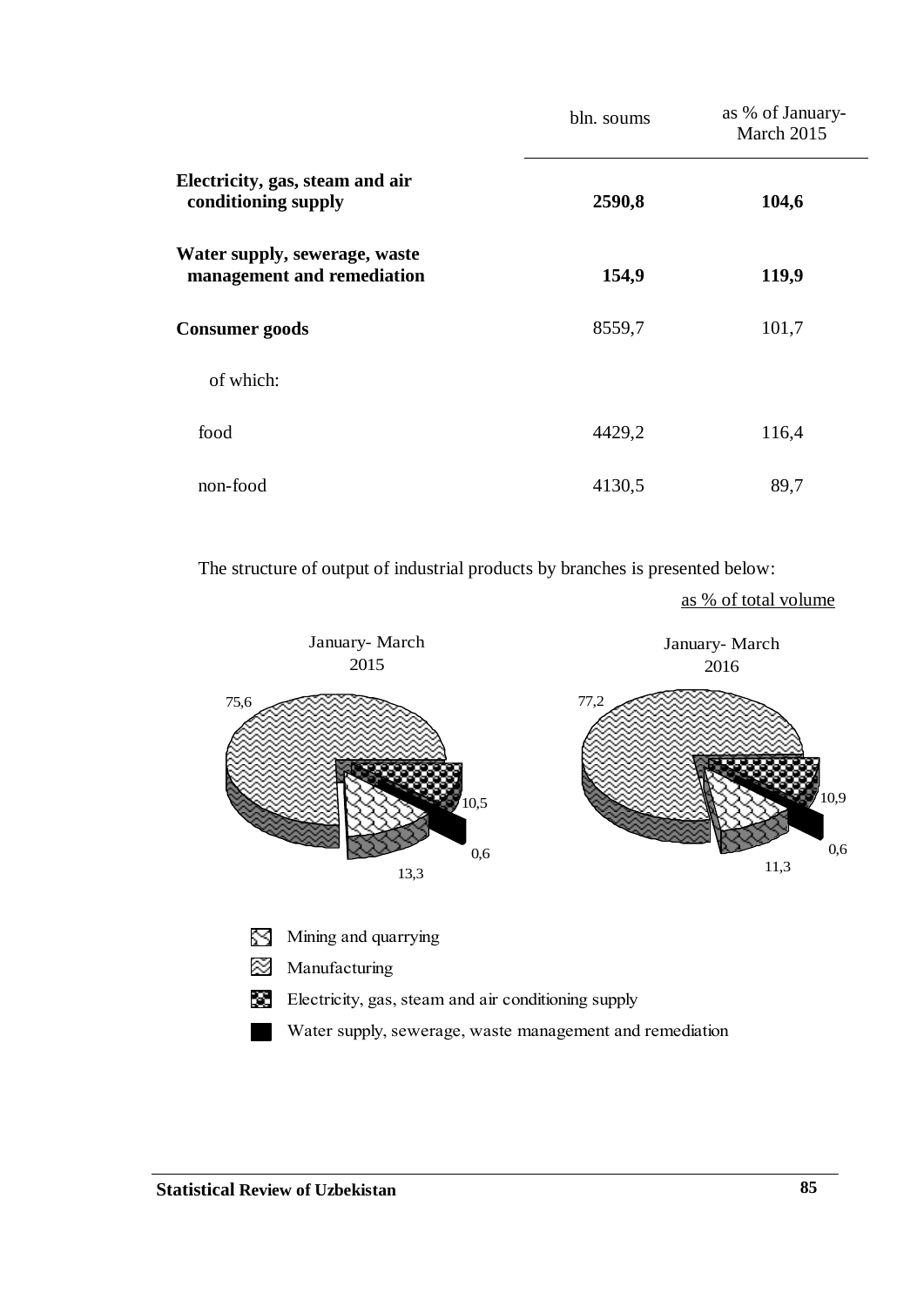## **Agriculture forestry and fishing**

In January-March 2016 the total volume of products (services) of agriculture, forestry and fishing was 3627,2 billion soums or 106,7 percent to the corresponding period of 2015, of which crop and animal production, hunting and related services activities  $-$  3578,4 billion soums (106,7 percent), forestry  $-$  13,6 billion soums (100,2 percent), fishing  $-35.2$  billion soums (110,1 percent).

The distribution of agricultural output by types of farms is characterized by the following data:

as % of total volume



**22** Organizations carried out agricultural activites

**Crop production.** In January-March 2016 the volume of crop production was 777,6 billion soums or 109,9 percent to the corresponding period of 2015 (in January-March  $2015 - 106.2$  percent).

**Harvesting.** 53,1 thousand tons of vegetable were gathered in January-March of 2016 (10,6 percent more than in January-March 2015). The share of vegetable produced in dekhkan (private) farms in the total volume was 71,4 percent, farm enterprises – 15,7 percent, organizations engaged in agricultural activities – 12,9 percent.

**Animal production.** In January-March 2016 the volume of animal production was 2770,6 billion soums or 106,2 percent to the corresponding period of 2015 (in January-March  $2015 - 106,3$  percent).

Compared with April 1, 2015 farms of all types increased the number of cattle by 629,1 thousand (5,8 percent), of which cows by 81,1 thousand (2,0 percent), sheep and goats – by  $615,2$  thousand  $(3,3$  percent), poultry - by  $4158,5$  thousand  $(7,3$  percent).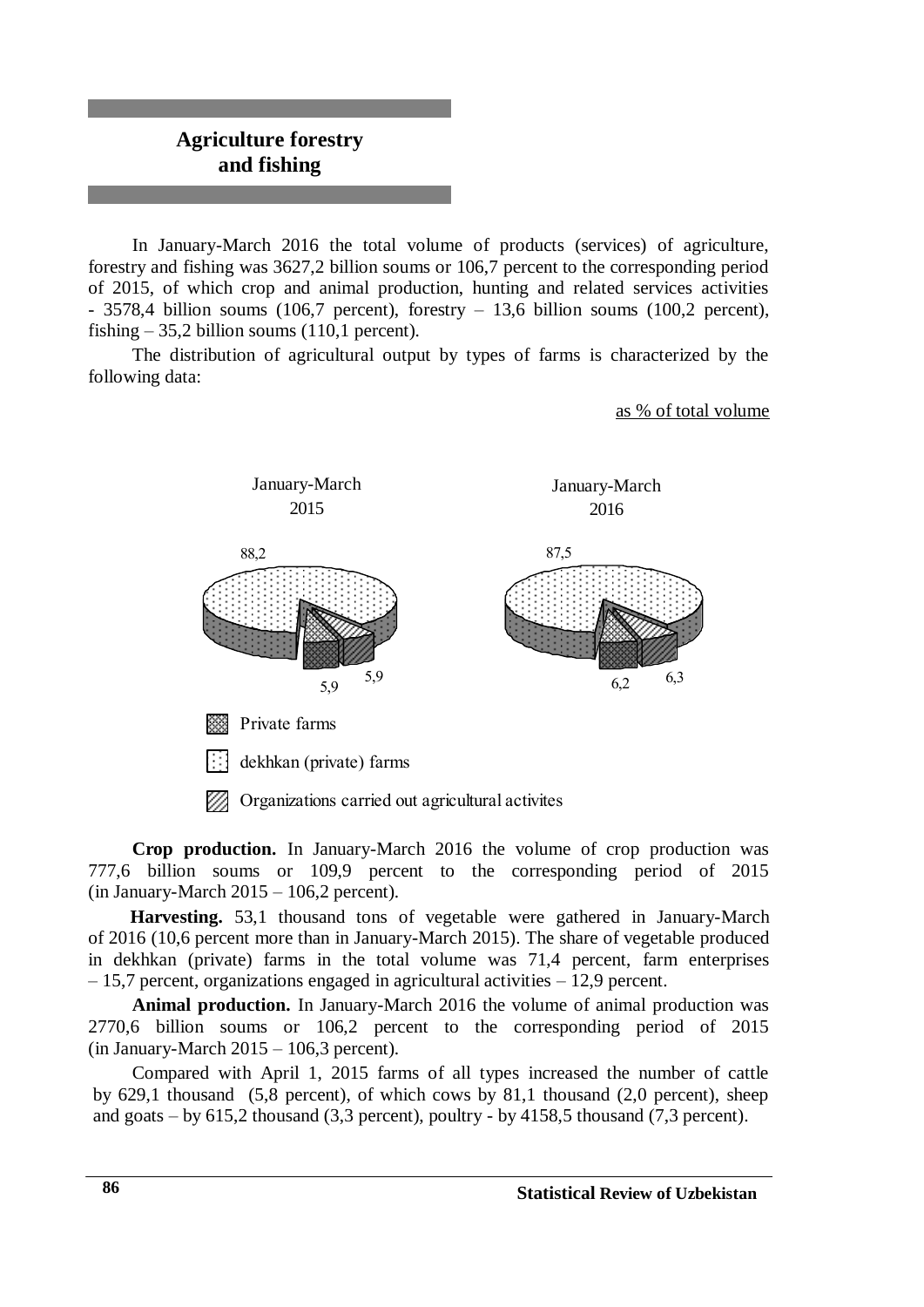In the total stock the share of cattle in dekhkan (private) farms was 94,1 percent, in farm enterprises  $-4,8$  percent, caws  $-94,6$  and  $4,5$  percent, sheep and goats  $-83,4$  and 7,2 percent, horses – 84,9 и 9,2 percent, and poultry – 64,6 and 11,6 percent respectively.

The number of livestock and poultry as of April 1, 2016 by types of farms is characterized by the following data:

|                                                     | thous. heads | growth rate,<br>in % |
|-----------------------------------------------------|--------------|----------------------|
| <b>Cattle</b>                                       | 11536,3      | 105,8                |
| of which:                                           |              |                      |
| farm enterprises                                    | 558,1        | 103,2                |
| dekhkan (private) farms                             | 10851,3      | 105,9                |
| organizations engaged in agricultural<br>activities | 126,9        | 107,8                |
| of which cows                                       | 4188,5       | 102,0                |
| of which:                                           |              |                      |
| farm enterprises                                    | 189,6        | 101,2                |
| dekhkan (private) farms                             | 3962,6       | 102,0                |
| organizations engaged in agricultural<br>activities | 36,3         | 105,5                |
| <b>Sheep and goats</b>                              | 19429,5      | 103,3                |
| of which:                                           |              |                      |
| farm enterprises                                    | 1394,7       | 104,5                |
| dekhkan (private) farms                             | 16204,7      | 103,3                |
| organizations engaged in agricultural<br>activities | 1830,1       | 102,5                |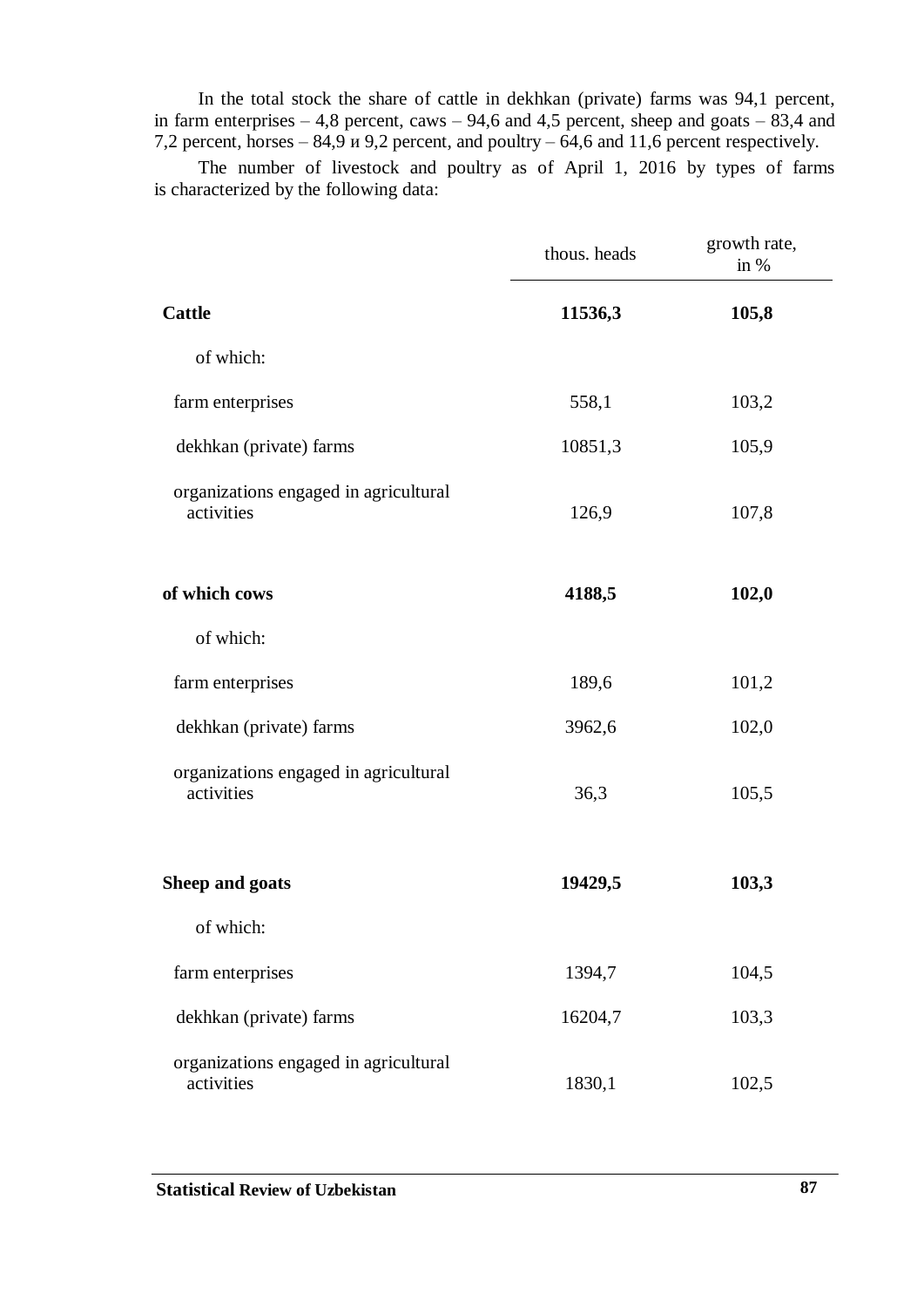|                                                     | thous. heads | growth rate,<br>in $%$ |
|-----------------------------------------------------|--------------|------------------------|
| <b>Horses</b>                                       | 217,7        | 101,9                  |
| of which:                                           |              |                        |
| farm enterprises                                    | 20,0         | 98,9                   |
| dekhkan (private) farms                             | 184,9        | 102,2                  |
| organizations engaged in agricultural<br>activities | 12,8         | 102,2                  |
| <b>Poultry</b>                                      | 61222,4      | 107,3                  |
| of which:                                           |              |                        |
| farm enterprises                                    | 7078,7       | 105,8                  |
| dekhkan (private) farms                             | 39572,2      | 111,8                  |
| organizations engaged in agricultural<br>activities | 14571,5      | 97,3                   |

In January-March 2016 farms of all types produced 425,8 thousand tons of meat in living weight (6,1 percent more than in January-March 2015), 1594,8 thousand tons of milk (6,4 percent), 1180,4 million eggs (6,7 percent), 0,7 thousand tons of wool (4,9 percent).

The output of basic livestock products in January-March 2016 is characterized by the following data:

|                                                     | quantity | share in total<br>output, % | growth rate,<br>in $%$ |
|-----------------------------------------------------|----------|-----------------------------|------------------------|
| Meat in living weight, thous. t                     | 425,8    | 100,0                       | 106,1                  |
| of which:                                           |          |                             |                        |
| farm enterprises                                    | 11,4     | 2,7                         | 105,1                  |
| dekhkan (private) farms                             | 399,6    | 93.8                        | 106,2                  |
| organizations engaged in<br>agricultural activities | 14,8     | 3,5                         | 105,4                  |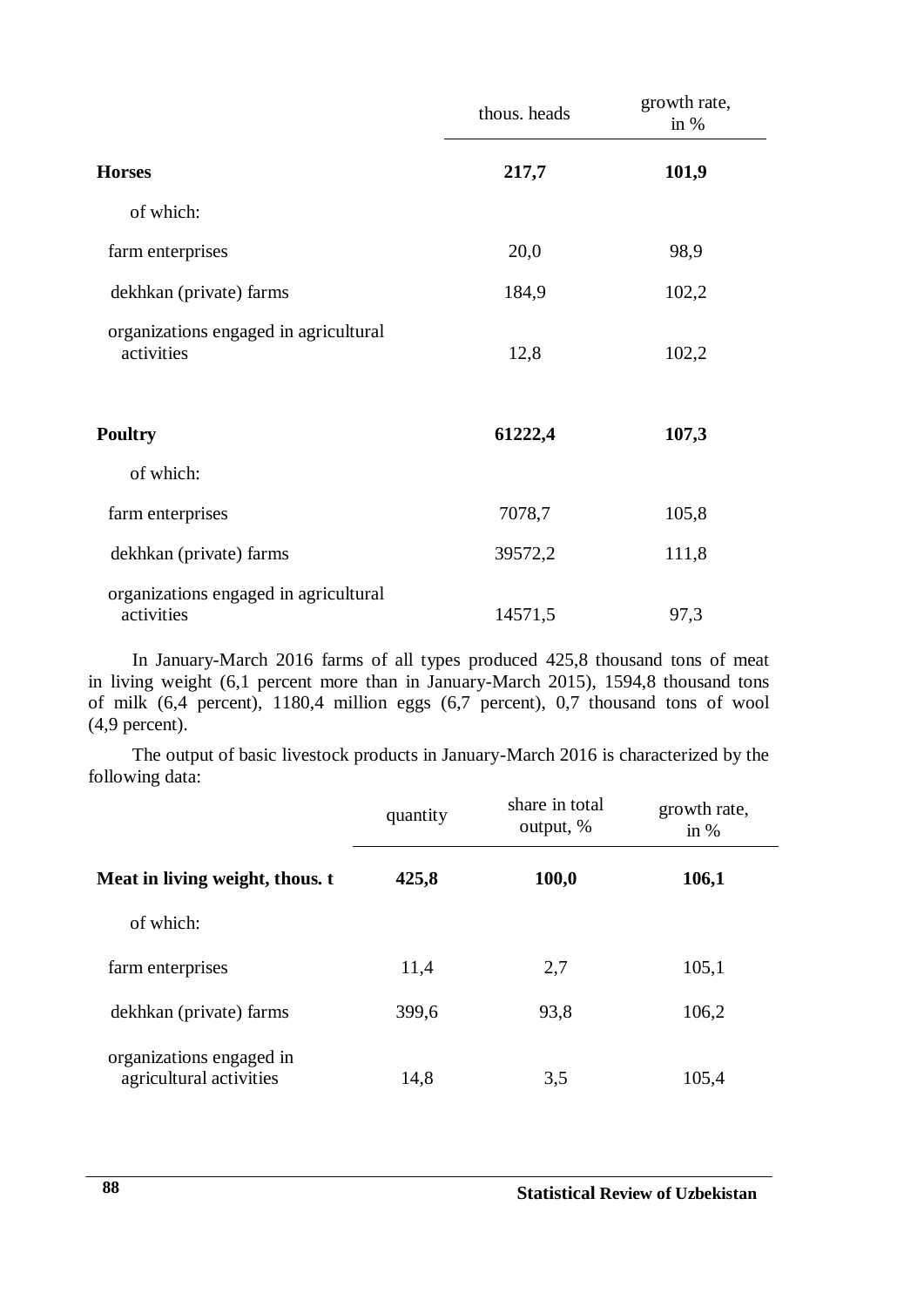|                                                     | quantity | share in total<br>output, % | growth rate,<br>in $%$ |
|-----------------------------------------------------|----------|-----------------------------|------------------------|
| Milk, thous. t                                      | 1594,8   | 100,0                       | 106,4                  |
| of which:                                           |          |                             |                        |
| farm enterprises                                    | 60,4     | 3,8                         | 105,6                  |
| dekhkan (private) farms                             | 1519,8   | 95,3                        | 106,5                  |
| organizations engaged in<br>agricultural activities | 14,6     | 0,9                         | 107,3                  |
| Eggs, mln.                                          | 1180,4   | 100,0                       | 106,7                  |
| of which:                                           |          |                             |                        |
| farm enterprises                                    | 118,1    | 10,0                        | 109,6                  |
| dekhkan (private) farms                             | 578,8    | 49,0                        | 112,7                  |
| organizations engaged in<br>agricultural activities | 483,5    | 41,0                        | 99,8                   |
| Wool, t                                             | 702      | 100,0                       | 104,9                  |
| of which:                                           |          |                             |                        |
| farm enterprises                                    | 87       | 12,4                        | 113,0                  |
| dekhkan (private) farms                             | 606      | 86,3                        | 103,8                  |
| organizations engaged in<br>agricultural activities | 9        | 1,3                         | 112,5                  |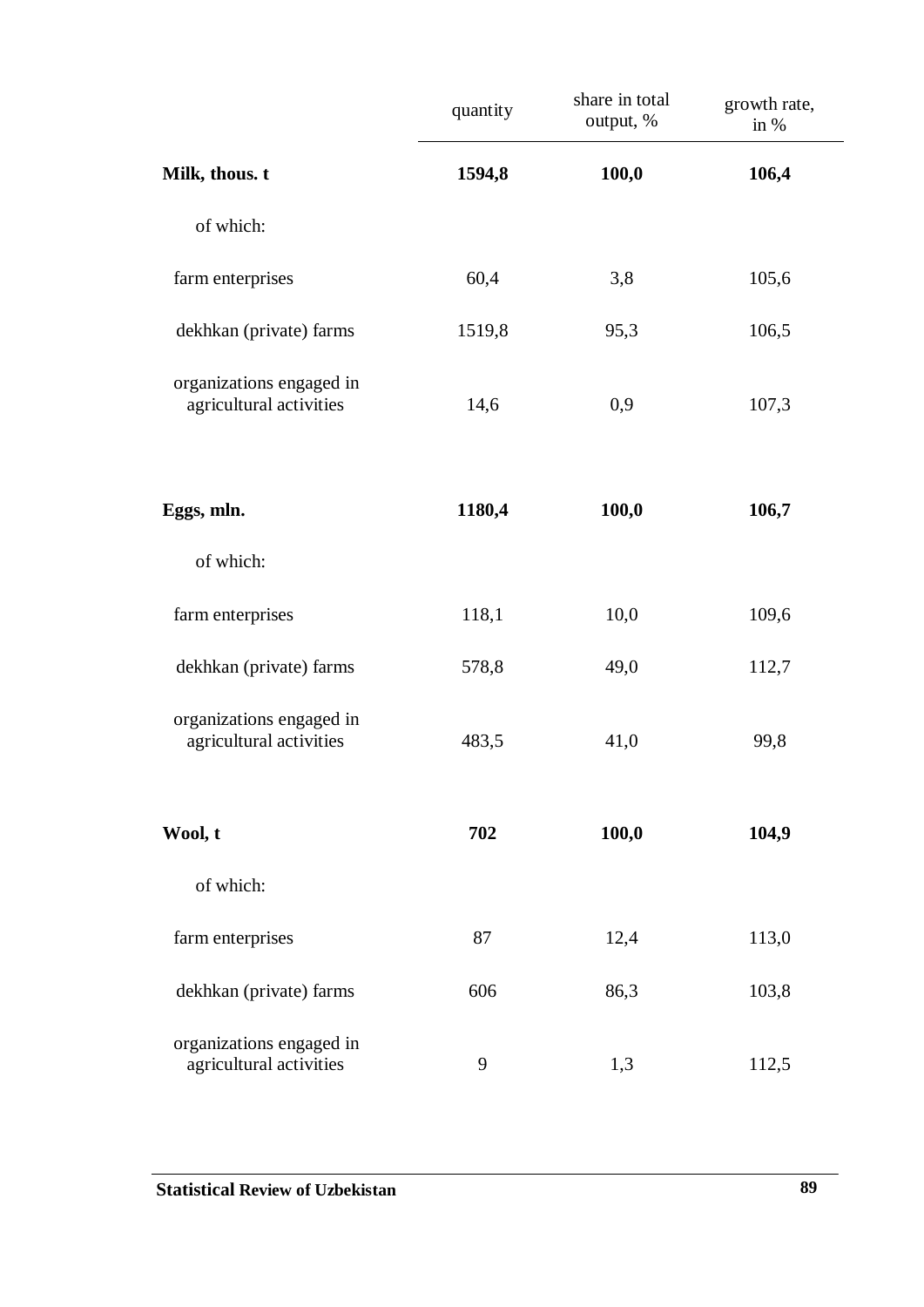|                                                     | quantity | share in total<br>output, % | growth rate,<br>in $%$ |
|-----------------------------------------------------|----------|-----------------------------|------------------------|
| Karakul, thous. pcs                                 | 422,0    | 100,0                       | 101,0                  |
| of which:                                           |          |                             |                        |
| farm enterprises                                    | 23,4     | 5,5                         | 103,0                  |
| dekhkan (private) farms                             | 376,0    | 89,1                        | 102,5                  |
| organizations engaged in<br>agricultural activities | 22,6     | 5,4                         | 79,7                   |

The share of dekhkan (private) farms in the total production of meat was 93,8 percent, milk – 95,3 percent, eggs – 49,0 percent.

**Farm enterprises.** The agricultural output produced by farm enterprises in January-March 2016 was 221,3 billion soums or 104,9 percent to the corresponding period of 2015. The share of farm enterprises in the total volume of agricultural output was 6,2 percent.

In comparison with March 1, 2015 the number of cattle has increased by 17,2 thousand (by 3,2 percent), cows – by 2,3 thousand (1,2 percent), sheep and goats – by 59,9 thousand (4,5 percent), poultry – by 390,3 thousand (5,8 percent).

The production of basic agricultural products in farm enterprises in January-March is characterized by the following data:

|                                 | 2016     |                             |                         |
|---------------------------------|----------|-----------------------------|-------------------------|
|                                 | quantity | share in total<br>output, % | growth rate, in<br>$\%$ |
| Vegetable, thous. t             | 8,3      | 15,7                        | 104,7                   |
| Meat in living weight, thous. t | 11,4     | 2,7                         | 105,1                   |
| Milk, thous. t                  | 60,4     | 3,8                         | 105,6                   |
| Eggs, mln.                      | 118,1    | 10,0                        | 109,6                   |
| Wool, t                         | 87       | 12,4                        | 113,0                   |
| Karakul, thous. pcs             | 23,4     | 5,5                         | 103,0                   |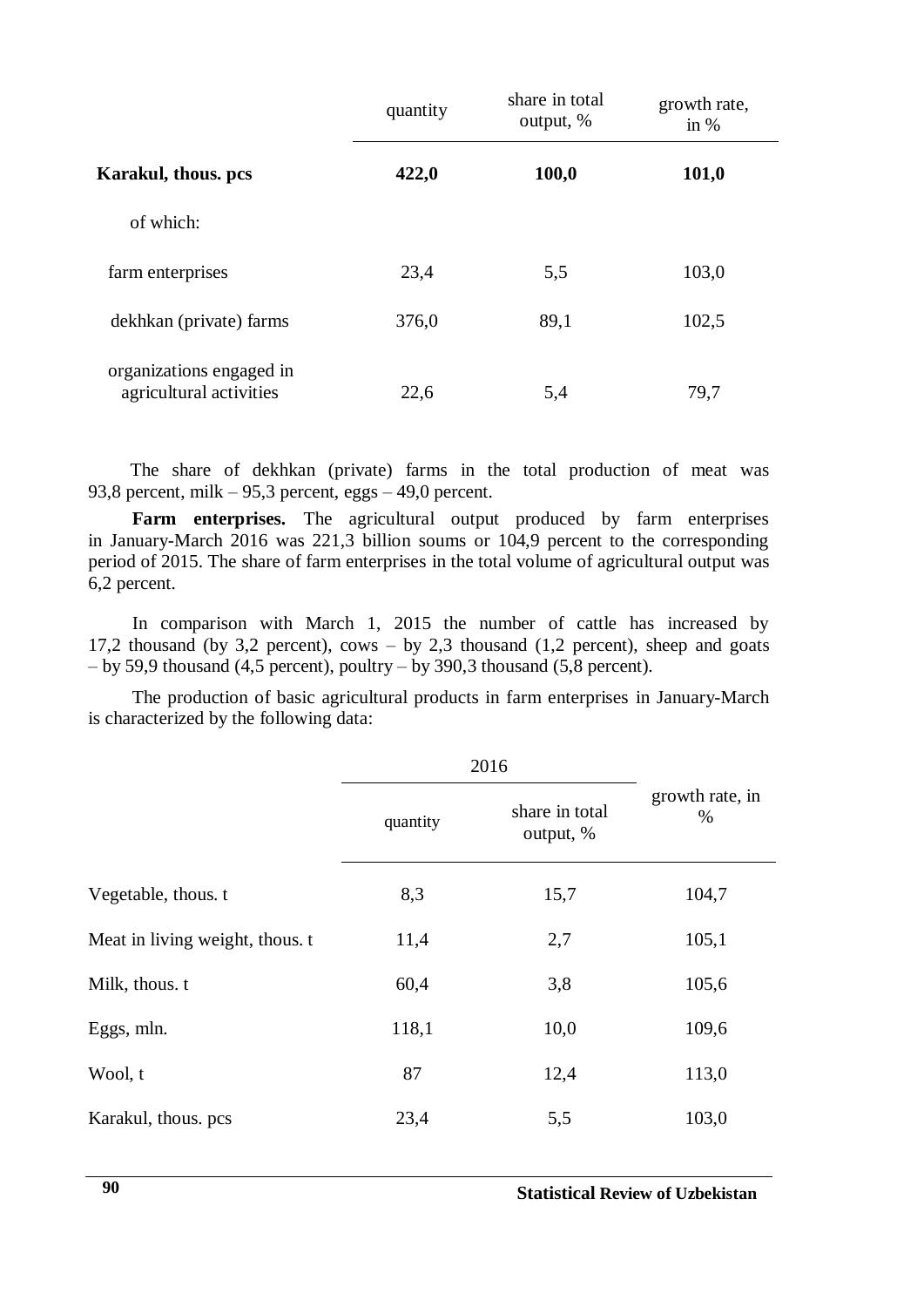## **Investments and construction**

In January-March 2016 the total volume of utilized investments in fixed capital was 8044,9 billion soums (more than USD 2,8 billion in dollar equivalent) or 108,5 percent to the corresponding period of 2015.

The ratio of the volume of investments in fixed capital to the GDP was 22,5 percent which is 0,9 percentage points more than in January-March 2015.

The distribution of investments in fixed capital by forms of ownership in January-March 2016 is presented below:

(as % of total)

|                                          |        | of which enterprises of: |                    |  |  |
|------------------------------------------|--------|--------------------------|--------------------|--|--|
|                                          | Total  | state property           | non-state property |  |  |
| Total investments, bln. soums            | 8044,9 | 1226,0                   | 6818,9             |  |  |
| of which financed from:                  |        |                          |                    |  |  |
| state budget                             | 382,1  | 26,5                     | 0,9                |  |  |
| state specialized funds                  | 380,8  | 29,5                     | 0,3                |  |  |
| enterprises and population               | 4460,3 | 21,3                     | 61,6               |  |  |
| foreign investments                      |        |                          |                    |  |  |
| and credits                              | 2082,2 | 15,1                     | 27,8               |  |  |
| bank credits and other borrowed<br>funds | 434,7  | 1,9                      | 6,0                |  |  |
| Reconstruction and development<br>fund   | 263,7  | 2,4                      | 3,4                |  |  |
| Children's sports development<br>fund    | 41,1   | 3,3                      |                    |  |  |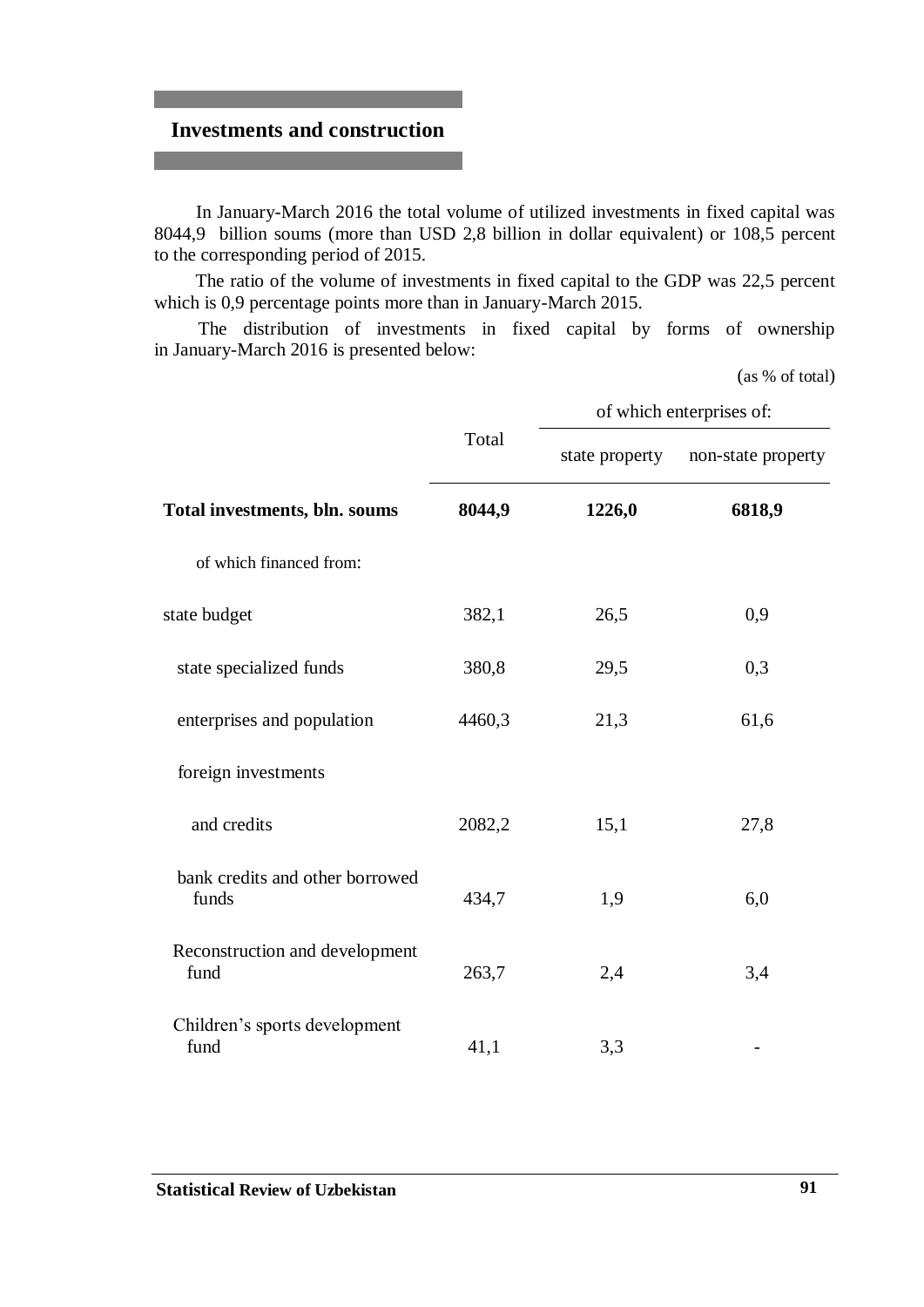|                                                             | bln. soums | as % of total<br>volume |
|-------------------------------------------------------------|------------|-------------------------|
| <b>Total</b>                                                | 8044,9     | 100,0                   |
| of which by kinds of economic activities:                   |            |                         |
| agriculture, forestry, fishing                              | 268,0      | 3,3                     |
| mining                                                      | 1623,6     | 20,2                    |
| of which:                                                   |            |                         |
| extraction of crude petroleum and natural gas               | 1560,9     | 19,4                    |
| mining of metal ores                                        | 23,1       | 0,3                     |
| manufacturing                                               | 1229,0     | 15,3                    |
| of which:                                                   |            |                         |
| manufacture of food, beverages and tobacco                  | 190,4      | 2,4                     |
| manufacture of textiles and apparel                         | 244,5      | 3,0                     |
| manufacture of chemicals                                    | 160,0      | 2,0                     |
| manufacture of non-metallic mineral products                | 147,6      | 1,8                     |
| metallurgy                                                  | 141,5      | 1,8                     |
| electricity, gas, steam and air conditioning<br>supply      | 262,1      | 3,3                     |
| water supply, sewerage, waste management<br>and remediation | 89,2       | 1,1                     |
| construction                                                | 630,8      | 7,8                     |

The structure of investments in fixed capital by kinds of economic activities in January-March 2016 is presented by the following data: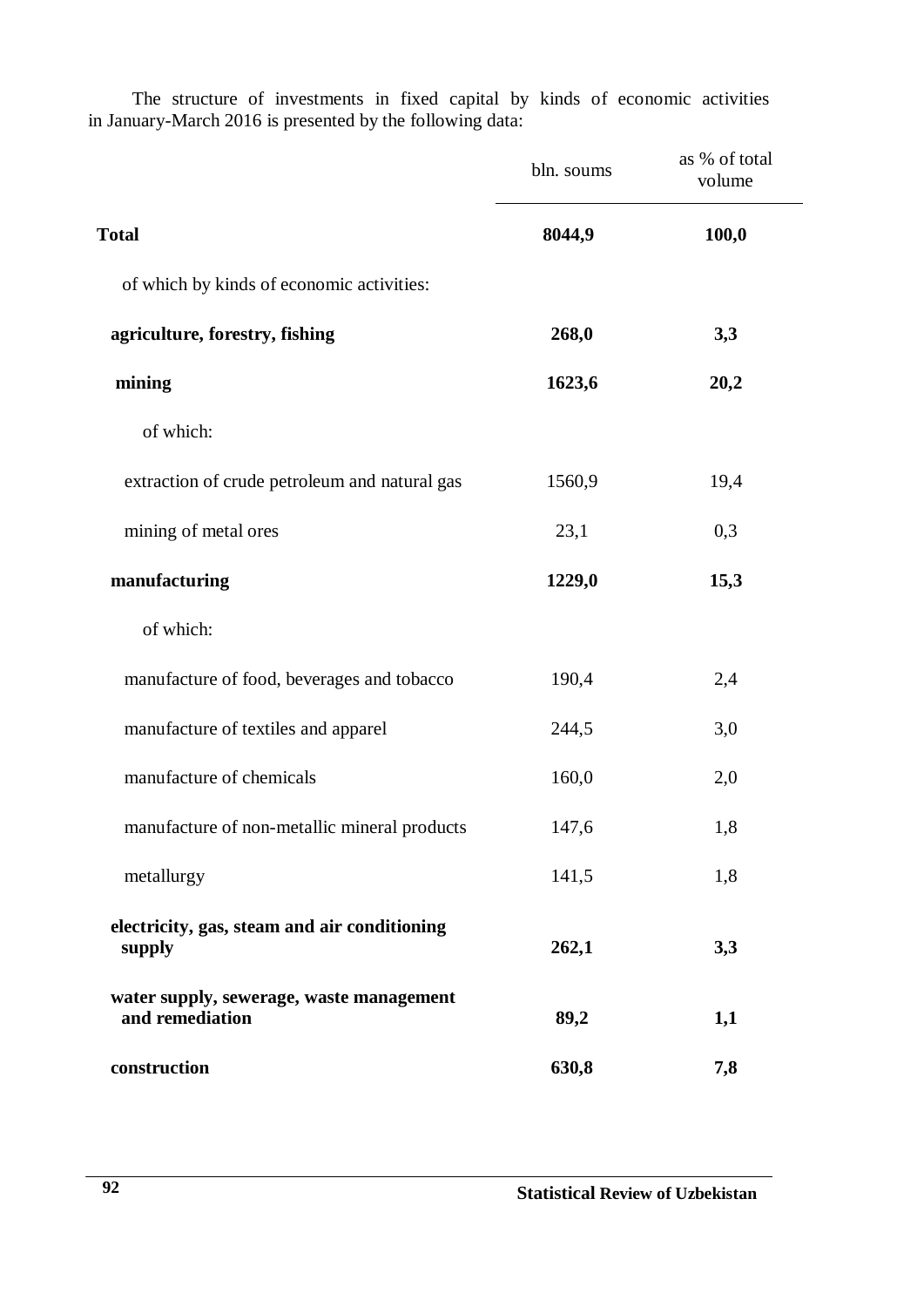|                                                                         | bln. soums | as % of total<br>volume |
|-------------------------------------------------------------------------|------------|-------------------------|
| wholesale and retail trade, repair of motor<br>vehicles and motorcycles | 468,2      | 5,8                     |
| transportation and storage                                              | 829,2      | 10,3                    |
| accommodation and food service activities                               | 57,8       | 0,7                     |
| information and communication                                           | 204,9      | 2,6                     |
| of which:                                                               |            |                         |
| communication                                                           | 188,9      | 2,3                     |
| financial and insurance activities                                      | 81,7       | 1,0                     |
| real estate activities                                                  | 117,5      | 1,5                     |
| professional, scientific and technical activities                       | 140,3      | 1,7                     |
| education                                                               | 189,5      | 2,4                     |
| public health and social work activities                                | 152,0      | 1,9                     |
| of which:                                                               |            |                         |
| public health                                                           | 146,1      | 1,8                     |
| art, entertainment and recreation                                       | 59,2       | 0,7                     |
| other activities                                                        | 252,9      | 3,1                     |
| in addition:                                                            |            |                         |
| housing construction                                                    | 1389,0     | 17,3                    |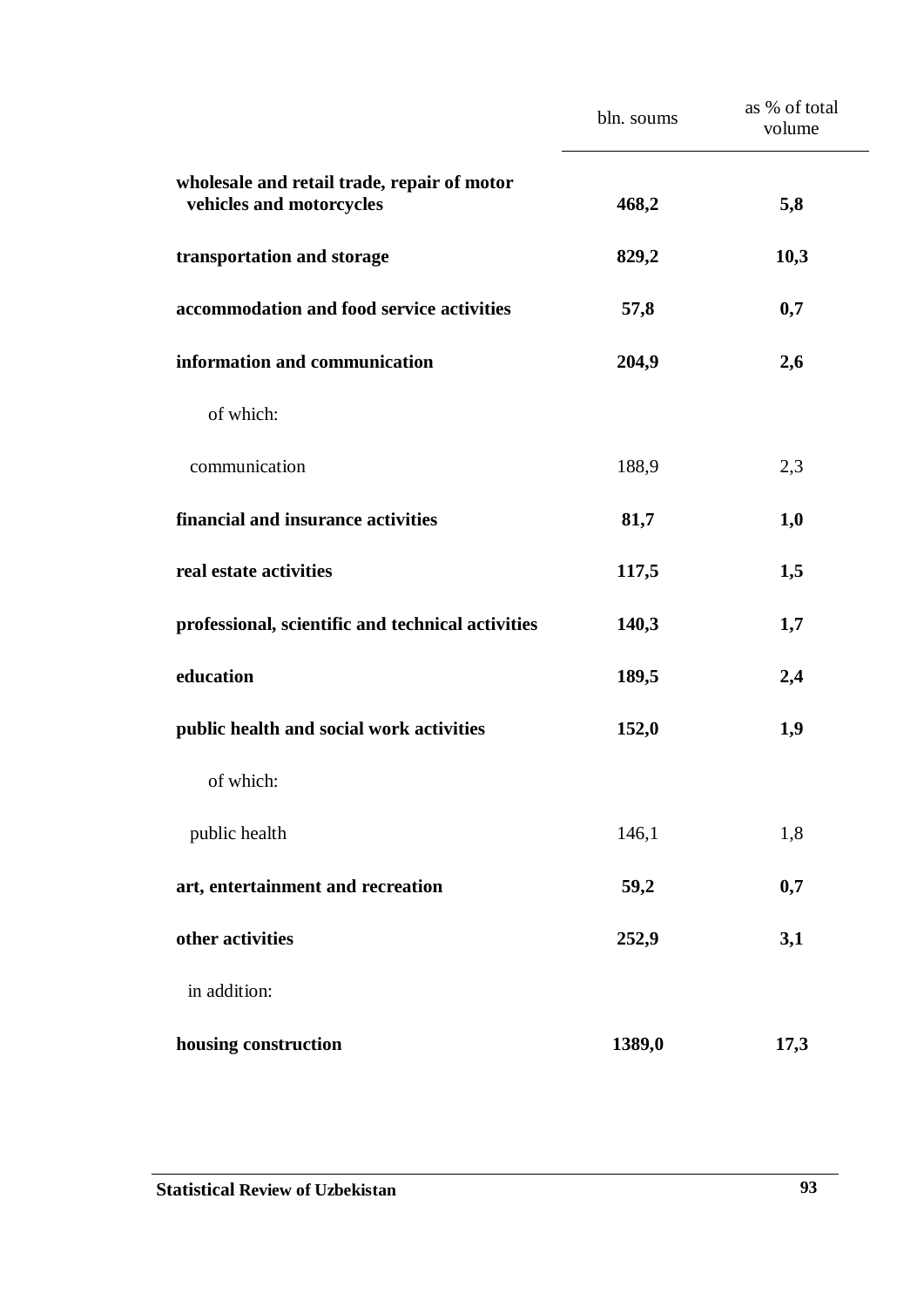The use of foreign investments and credits in separate kinds of economic activities is characterized by the following data:



### **Construction of projects in social sphere**

In January-March of the current year 15,0 thousand buildings or 15,3 thousand apartments with the total space of  $2076,2$  thousand  $m<sup>2</sup>$  (105,8 percent to the level of January-March 2015), including1378,4 thousand  $m^2$  (105,5 percent) of the rural area, were built and put into operation.

82,7 billion soums of investments were used for new construction and capital reconstruction of hospitals, outpatient departments and rural ambulances, which make up 56,6 percent of investments in the public health sector.

39,0 billion soums of investments were used for construction and reconstruction of higher education establishments, lyceums and vocational colleges, which make up 20,6 percent of investments in the education sector

as % of total volume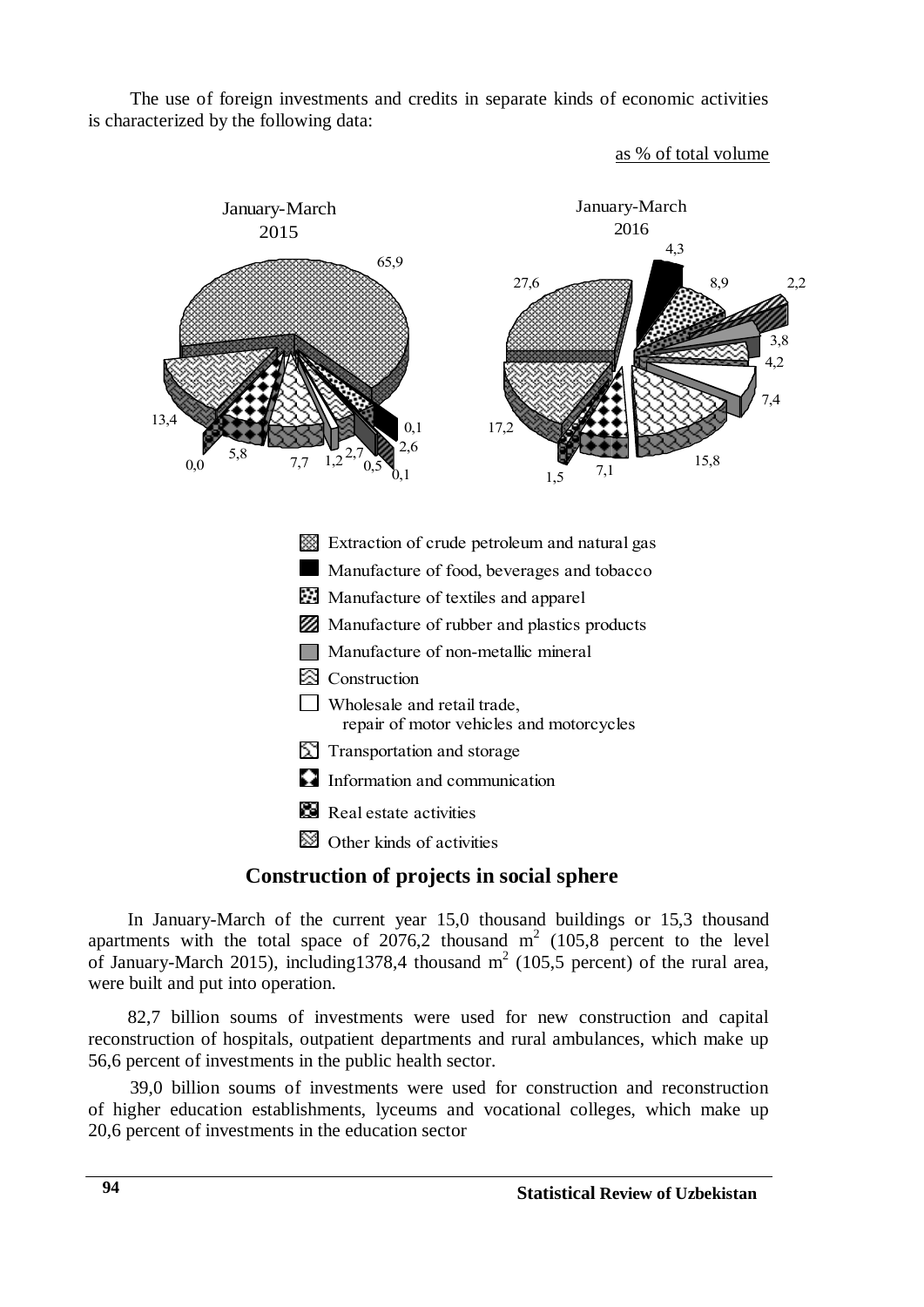74,2 billion soums of investments were used for construction and reconstruction of general education and specialized schools, which make up 39,2 percent of investments in the education sector.

36,4 billion soums were used for construction of water-supply networks, of which 16,9 billion soums - means of republican budget (46,4 percent of the total volume), 16,0 billion soums – foreign investments and credits (44,0 percent), 3,5 billion soums – means of population (9,6 percent).

1,8 billion soums were used for construction of gas networks, of which 1,3 billion soums - means of population (72,2 percent of the total volume), 0,5 billion soums - means of enterprises and organizations (27,8 percent) .

**Construction activity.** In January-March 2016 construction works were fulfilled to the amount of 5953,6 billion soums, which made up 119,4 percent to January-March 2015.

Out of the total volume of construction works 79,7 percent falls on new construction, reconstruction, expansion and technical re-equipment of enterprises.

The structure of total volume of construction works by forms of ownership is presented below:

#### as % of total volume

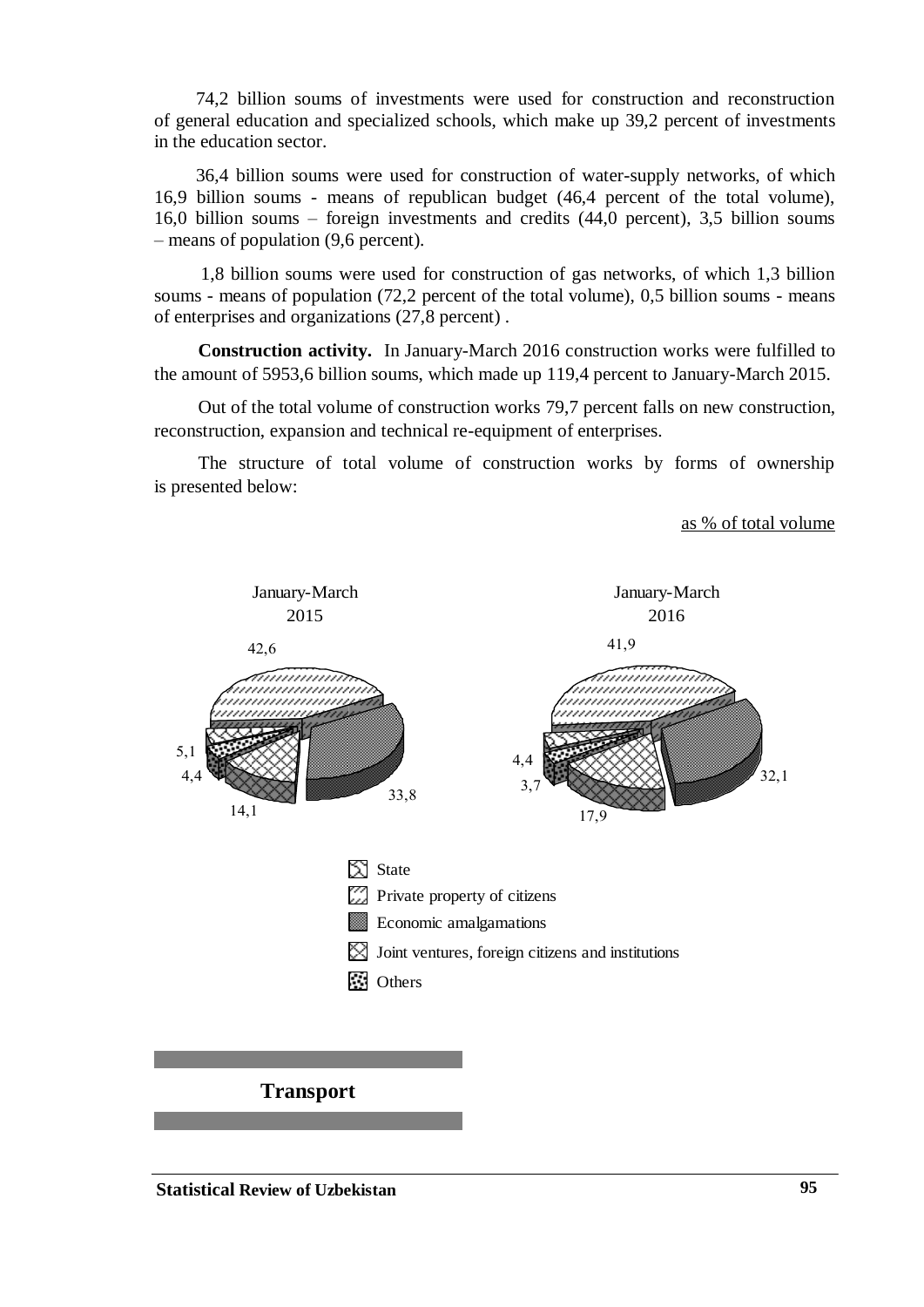**Cargo transportation.** In January-March of the current year 300,6 million tons of cargoes were carried by all types of transport, which made up 103,9 percent to the level of January-March 2015. The freight turnover was 19,1 billion t-km or 7,8 percent higher than in January- March 2015.

The cargo transportation and freight turnover by types of transport are characterized by the following data:

|                                             | January-March<br>2016 | as % of<br>January-March<br>2015 |
|---------------------------------------------|-----------------------|----------------------------------|
| Freights shipped by transport,              |                       |                                  |
| mln. t                                      | 300,6                 | 103,9                            |
| railway                                     | 16,7                  | 100,6                            |
| motor                                       | 264,6                 | 103,5                            |
| air, thous. t                               | 5,5                   | 129,9                            |
| pipeline                                    | 19,3                  | 113,3                            |
| Freight turnover of transport,<br>mln. t-km | 19079,4               | 107,8                            |
| railway                                     | 5506,2                | 100,0                            |
| motor                                       | 4836,9                | 103,7                            |
| air                                         | 26,0                  | 105,6                            |
| pipeline                                    | 8710,3                | 116,0                            |

The structure of cargo transportation by types of transport is presented below: as % of total cargo transportation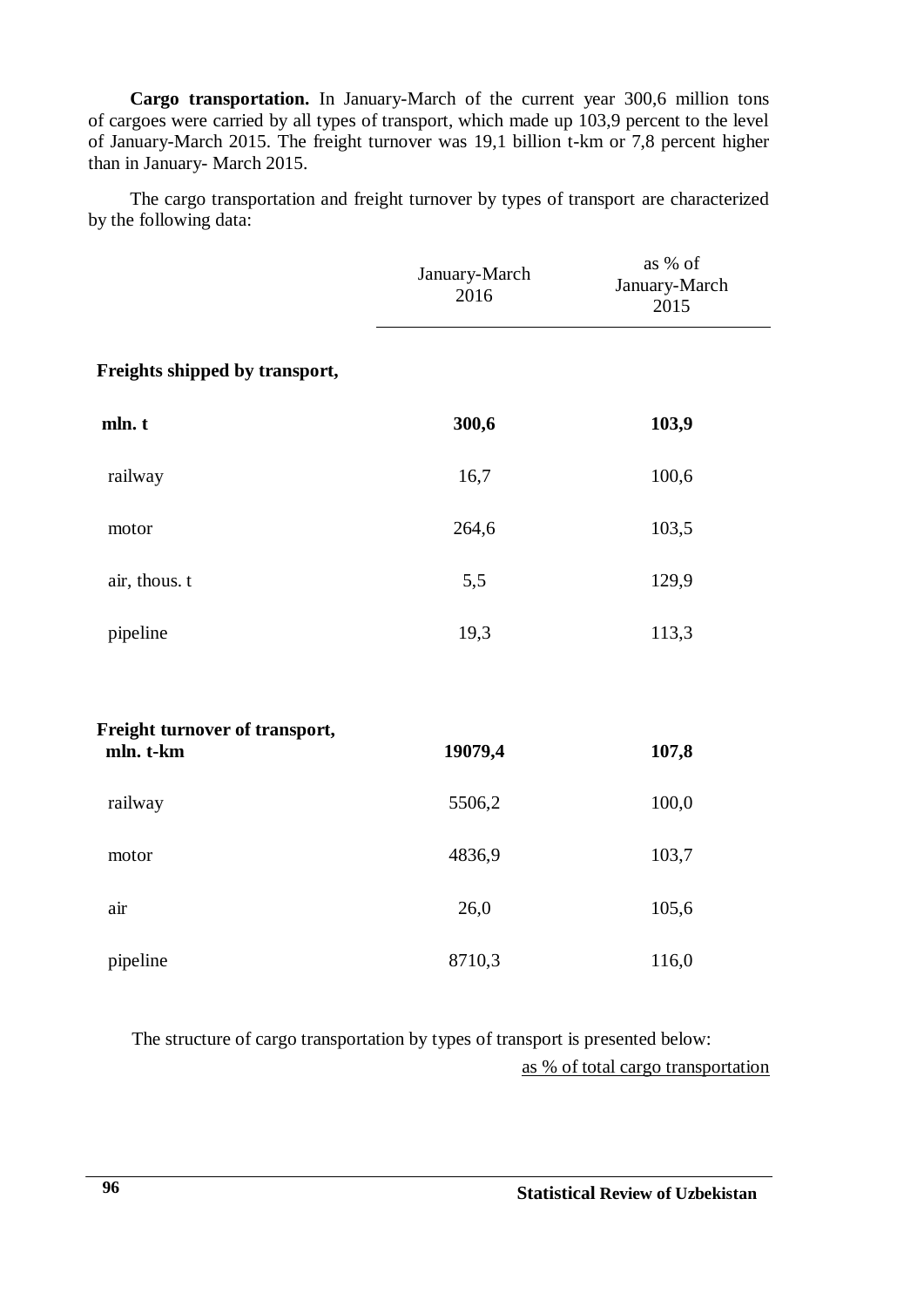

The volume of basic types of freights shipped by main-line railway transport in January-March 2016 is characterized by the following data:

|                                  | thous. tons | as % of<br>January-March<br>2015 |
|----------------------------------|-------------|----------------------------------|
| <b>Freights - total</b>          | 16692,0     | 100,6                            |
| of which:                        |             |                                  |
| coal                             | 839,2       | 89,0                             |
| oil                              | 2768,8      | 94,0                             |
| ferrous metals                   | 215,4       | 84,7                             |
| iron-and-steel scrap             | 189,3       | 102,4                            |
| chemical and mineral fertilizers | 1125,1      | 93,1                             |
| building materials               | 1950,6      | 108,5                            |
| cement                           | 1315,8      | 114,0                            |
| timber                           | 5,0         | 45,5                             |
| grain and milling products       | 219,5       | 81,1                             |

264,6 million tons of freights were carried by motor transport, which is 3,5 percent more than in January-March 2015. The freight turnover has increased by 3,7 percent and was 4,8 billion t-km.

The freight turnover of motor transport of individual entrepreneurs has exceeded the level of January-March 2015 by 6,3 percent and was 3,7 billion t-km. The share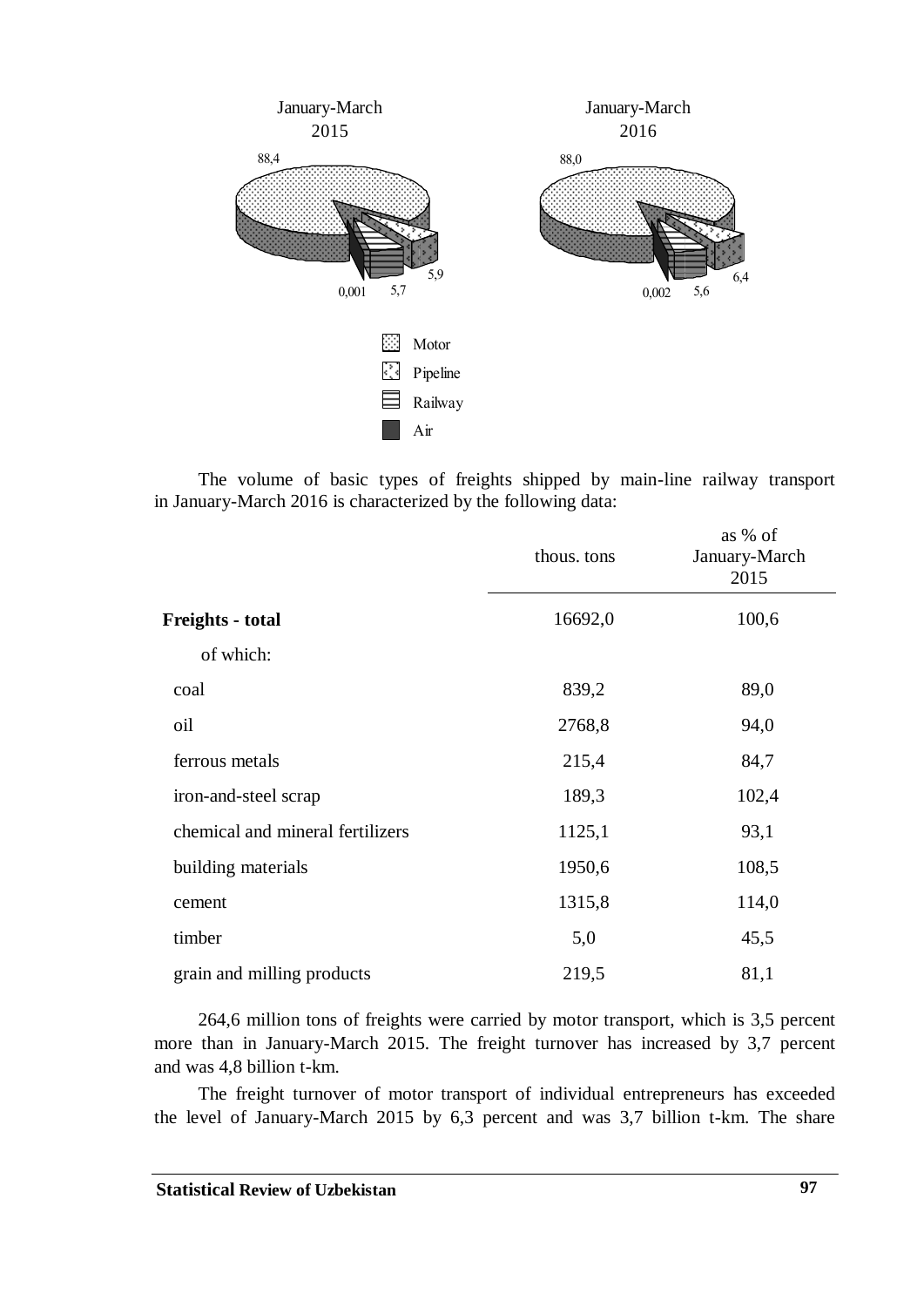of private carriers in total freight turnover of motor transport was 75,7 percent versus 73,9 percent in January-March 2015.

5,5 thousand tons of freights were carried by air transport which is 29,9 percent higher than in January-March 2015. The freight turnover has increased by 5,6 percent and was 26,0 million t-km.

The freight turnover of main pipelines has increased by 16,0 percent was 8,7 billion t-km.

**Passenger transportation.** In comparison with January-March 2015 the number of passengers carried by all types of transport increased by 3,5 percent and totaled 1593,1 million persons in January-March 2016. The passenger turnover has increased by 3,4 percent and was 21,7 billion pass-km.

The passenger transportation and passenger turnover by types of transport are characterized by the following data:

|                                       | January-March<br>2016 | as % of January-<br>March 2015 |
|---------------------------------------|-----------------------|--------------------------------|
| Passengers carried by transport, mln. | 1593,1                | 103,5                          |
| persons<br>railway                    | 4,8                   | 104,1                          |
|                                       |                       |                                |
| motor                                 | 1572,1                | 103,6                          |
| air                                   | 0,5                   | 96,1                           |
| urban electrical                      | 15,7                  | 93,3                           |
| Passenger turnover,<br>mln. pass-km   | 21687,2               | 103,4                          |
| railway                               | 895,8                 | 103,7                          |
| motor                                 | 19234,2               | 104,2                          |
| air                                   | 1446,6                | 94,2                           |
| urban electrical                      | 110,6                 | 97,5                           |

The largest share in passenger transportation falls on motor transport – 98,7 percent, its share in passenger turnover - 88,7 percent.

The number of passengers carried by railway transport has increased by 4,1 percent and was 4,8 million persons, the passenger turnover has increased by 3,7 percent and totaled 895,8 million pas-km.

470,4 thousand persons were carried by air transport, which is 3,9 percent lower than in January-March 2015, the passenger turnover was 1446,6 million pass-km or 5,8 percent lower than in January-March 2015.

In the reporting period passenger transportation and passenger turnover of the underground increased by 6,3 percent in comparison with January-March 2015.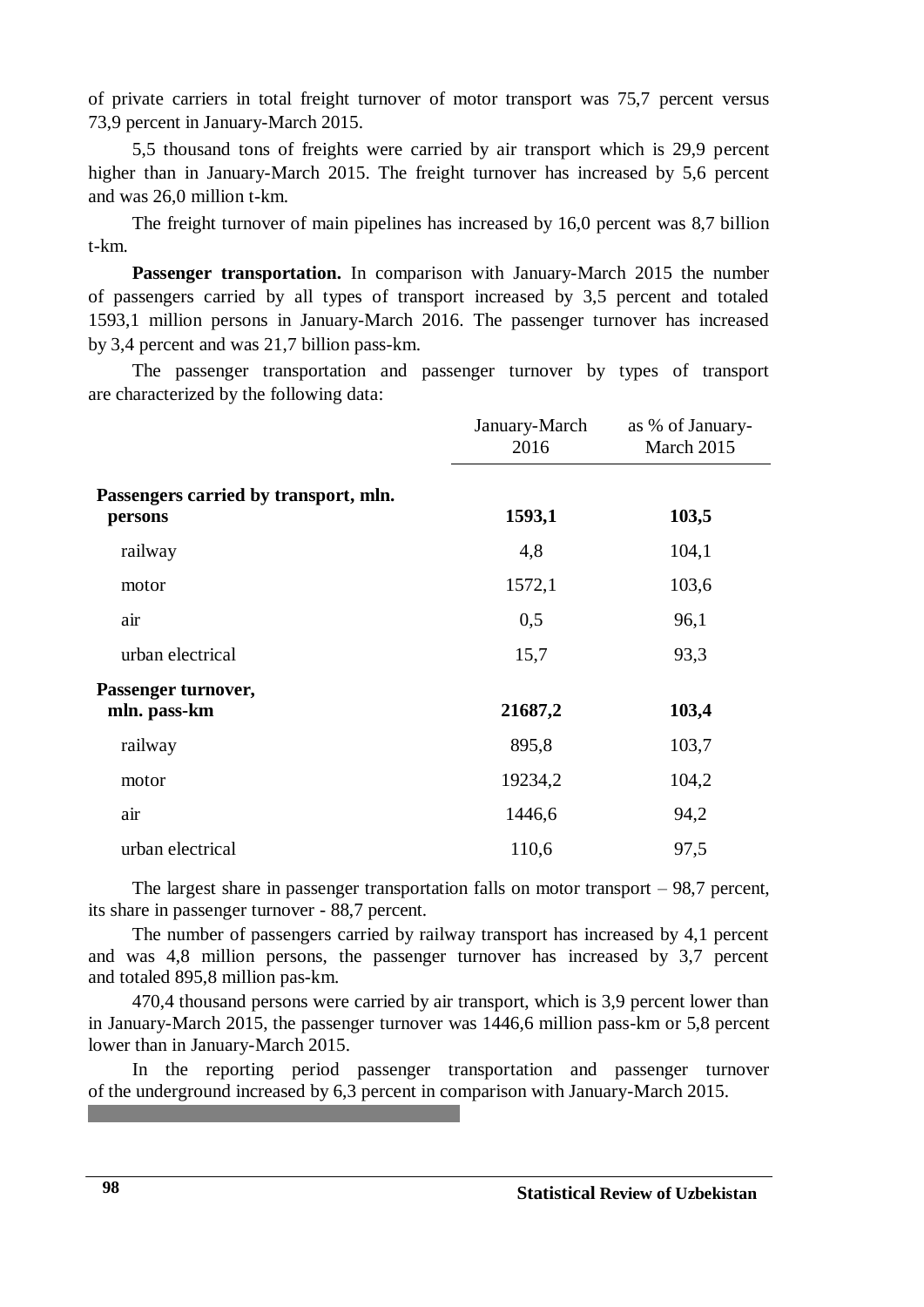#### **Market of goods and services**

In January-March 2016 the retail trade turnover was 17562,7 billion soums or 112,8 percent to the level of January-March 2015.

The structure of retail trade turnover by forms of ownership of economic entities in January-March 2016 is characterized by the following data:

|                  | bln. soums | as % of January-March<br>2015 |
|------------------|------------|-------------------------------|
| <b>Total</b>     | 17562,7    | 112,8                         |
| state            | 24,2       | 100,4                         |
| non-state        | 17538,5    | 112,8                         |
| of which private | 12812,0    | 117,4                         |

The retail trade turnover of large trade enterprises amounted to 1965,9 billion soums. In the structure of the retail trade the share of turnover of large trade enterprises was 11,2 percent.

The trade turnover of small business has increased by 17,6 percent and reached 15596,8 billion soums, the share of sales in the total retail trade turnover was 88,8 percent.

In the total volume of small business turnover the sale of goods in the informal sector was 2385,9 billion soums or 3,3 percent higher than in January-March 2015. The share of this sector in the total volume of turnover was 13,6 percent.

The structure of retail trade turnover in January-March 2016 is characterized by the following data:

|                                               | bln. soums | as $%$ of<br>January-<br>March 2015 | as % of<br>total |
|-----------------------------------------------|------------|-------------------------------------|------------------|
| <b>Total</b>                                  | 17562,7    | 112,8                               | 100,0            |
| large enterprises                             | 1965,9     | 85,1                                | 11,2             |
| small business                                | 15596,8    | 117,6                               | 88,8             |
| of which trade turnover of informal<br>sector | 2385,9     | 103,3                               | 13,6             |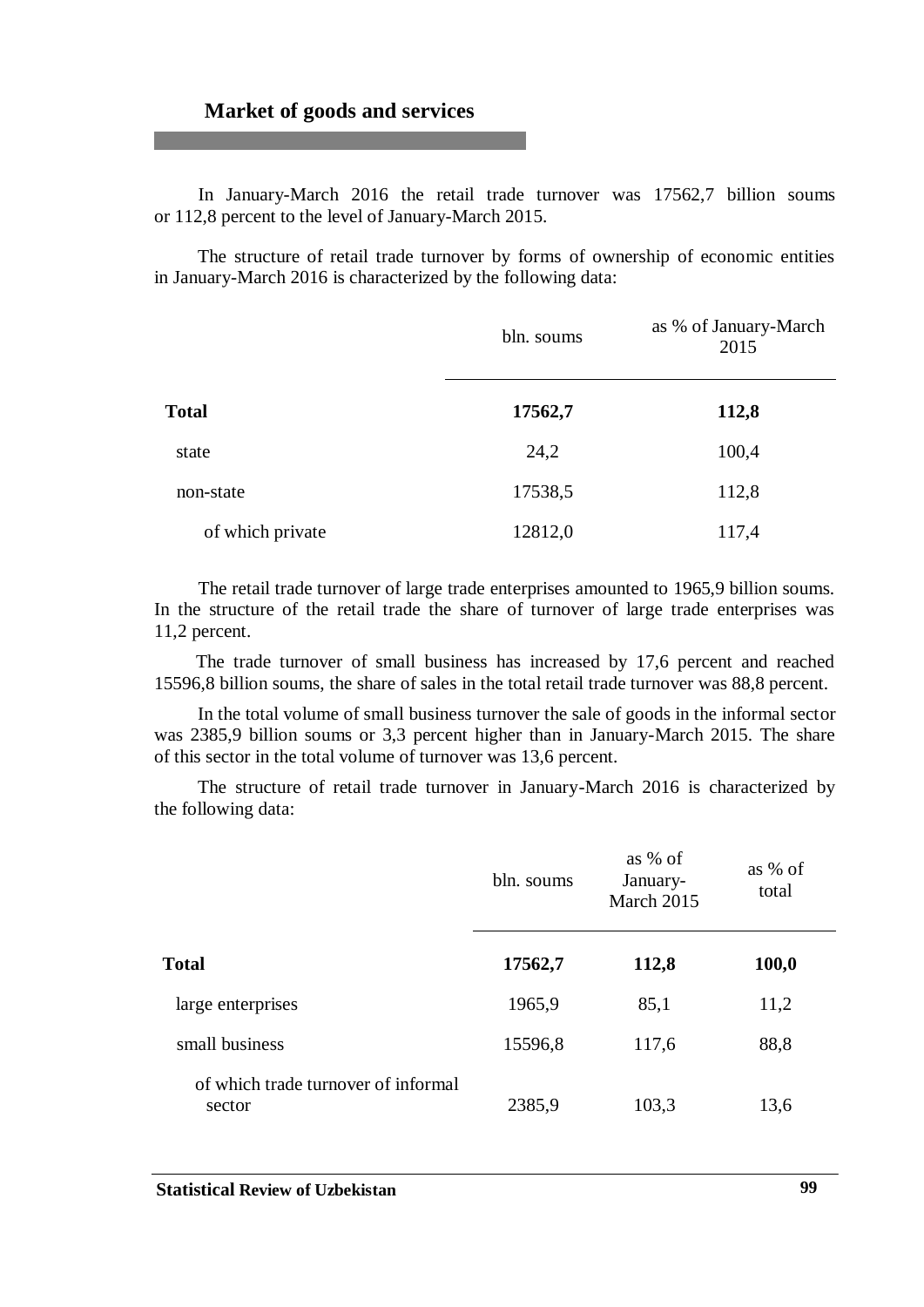|                                              | bln. soums | growth rate,<br>in % | as % of total |
|----------------------------------------------|------------|----------------------|---------------|
| <b>Services - total</b>                      | 18601,6    | 112,1                | 100,0         |
| of which by main kinds of activity:          |            |                      |               |
| communication and information                | 1312,6     | 110,2                | 7,1           |
| financial                                    | 2212,9     | 122,9                | 11,9          |
| transport                                    | 5646,3     | 109,9                | 30,3          |
| of which:                                    |            |                      |               |
| motor                                        | 3075,7     | 115,7                | 16,5          |
| accommodation and food service<br>activities | 362,4      | 109,9                | 1,9           |
| trade                                        | 5084,6     | 113,1                | 27,3          |
| real estate activities                       | 608,2      | 112,5                | 3,3           |
| education                                    | 790,1      | 103,3                | 4,2           |
| public health                                | 274,2      | 114,0                | 1,5           |
| renting and leasing                          | 421,7      | 111,4                | 2,3           |

**The production of market services by kinds of economic activities** in January-March 2016 is characterized by the following data: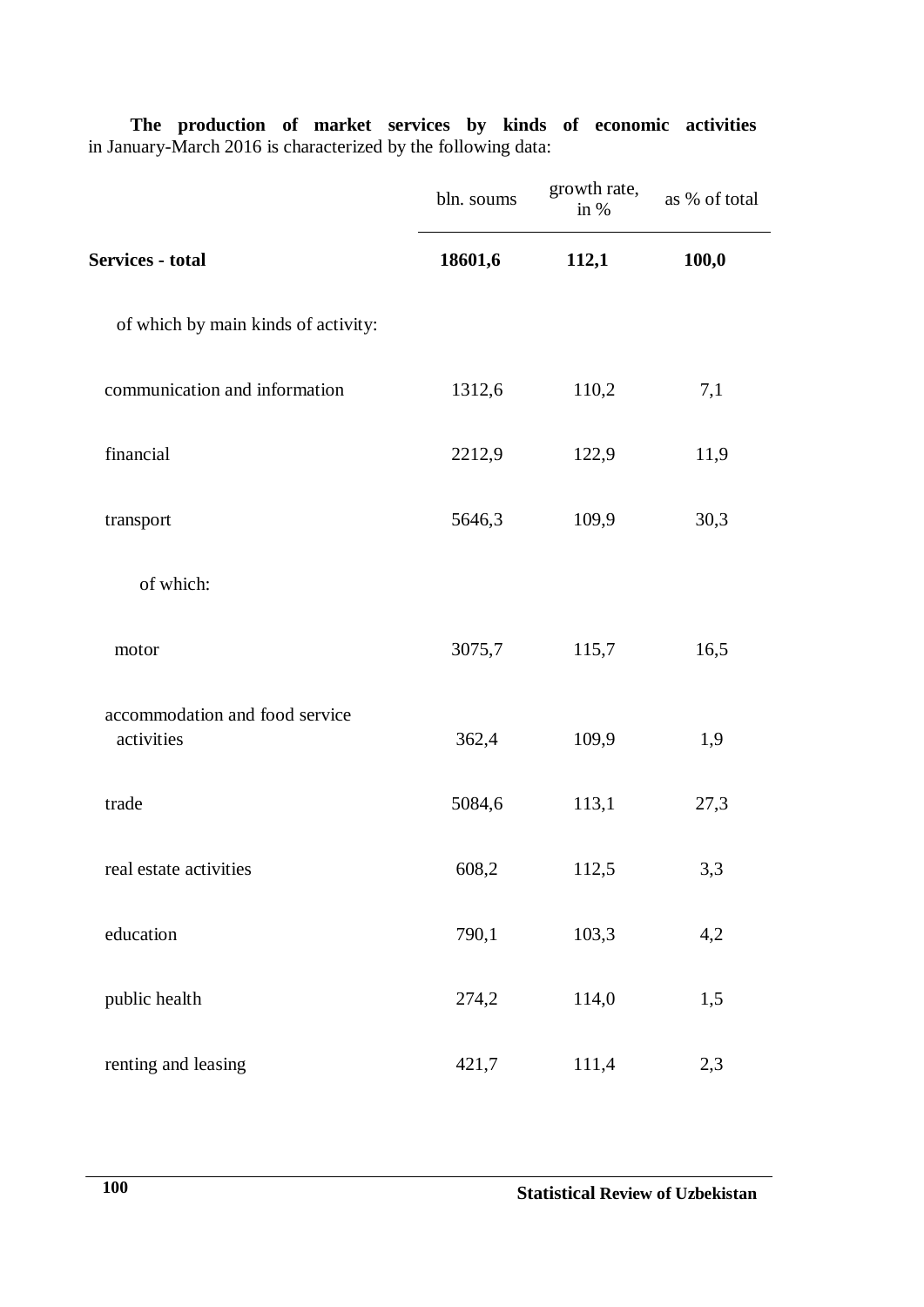|                                                                             | bln. soums | growth rate,<br>in $%$ | as % of total |
|-----------------------------------------------------------------------------|------------|------------------------|---------------|
| repair of computers and household goods                                     | 425,4      | 110,0                  | 2,3           |
| personal                                                                    | 634,4      | 108,7                  | 3,4           |
| architectural and engineering activities,<br>technical testing and analysis | 182,2      | 106,8                  | 1,0           |
| other services                                                              | 646,6      | 110,0                  | 3,5           |

The high growth rates have been achieved in the following services: financial  $-122.9$  percent; public health  $-114.0$  percent; trade  $-113.1$  percent; real estate activities – 112,5 percent.

The following services prevailed in the structure of services: transport (30,3 percent of total services), trade (27,3 percent), financial (11,9 percent), communication and information (7,1 percent).

**Prices**

# **Changes in indices of prices in January-March**

(increase in prices, %)

|                      |      | Average monthly level |      | March to December of the<br>previous year |  |
|----------------------|------|-----------------------|------|-------------------------------------------|--|
|                      | 2015 | 2016                  | 2015 | 2016                                      |  |
| Consumer price index | 0,7  | 0.7                   | 2,1  | 2,0                                       |  |
| Producer price index | 0.7  | 1,6                   | 2.2  | 4,9                                       |  |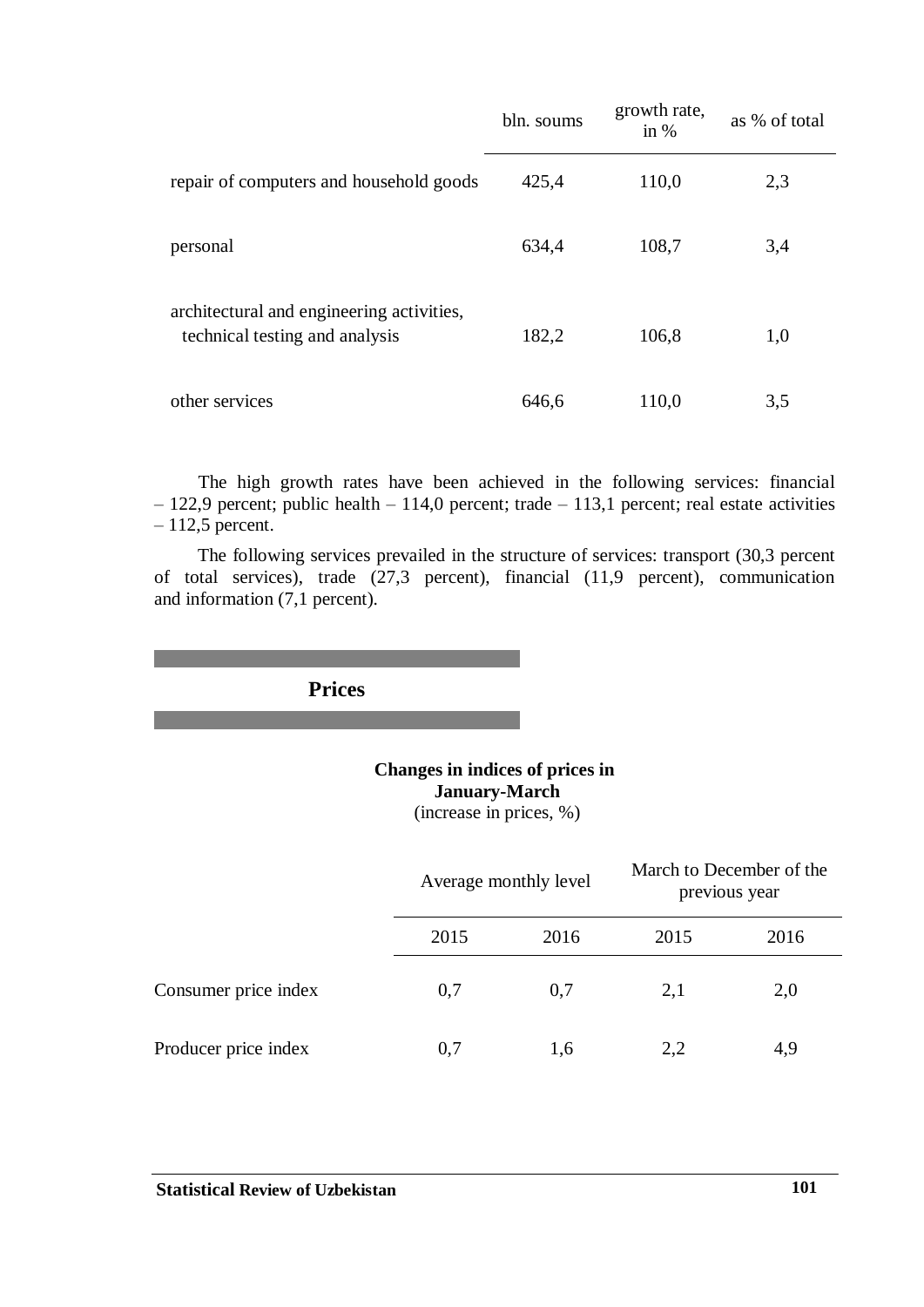# **Producer price indices by branches of industry in January-March**

(in % to December of the previous year)

|                                                                                | 2016  |
|--------------------------------------------------------------------------------|-------|
| <b>Industry</b>                                                                | 104,9 |
| Mining and quarrying                                                           | 100,6 |
| Extraction of crude petroleum and natural gas                                  | 100,7 |
| Mining of metal ores                                                           | 100,0 |
| <b>Manufacturing</b>                                                           | 106,0 |
| Manufacture of food                                                            | 107,8 |
| Manufacture of beverages                                                       | 114,6 |
| Manufacture of textiles                                                        | 105,5 |
| Manufacture of coke and petrochemicals                                         | 99,8  |
| Manufacture of chemicals                                                       | 101,7 |
| Manufacture of other non-metallic mineral products                             | 123,2 |
| Metallurgy                                                                     | 105,8 |
| Manufacture of fabricated metal products, excluding<br>machinery and equipment | 103,3 |
| Manufacture of electric equipment                                              | 110,1 |
| Manufacture of motor vehicles, trailers and semi-trailers                      | 101,6 |
| Electricity, gas, steam and air conditioning supply                            | 101,4 |
| Water supply, sewerage, waste management and<br>remediation                    | 103,6 |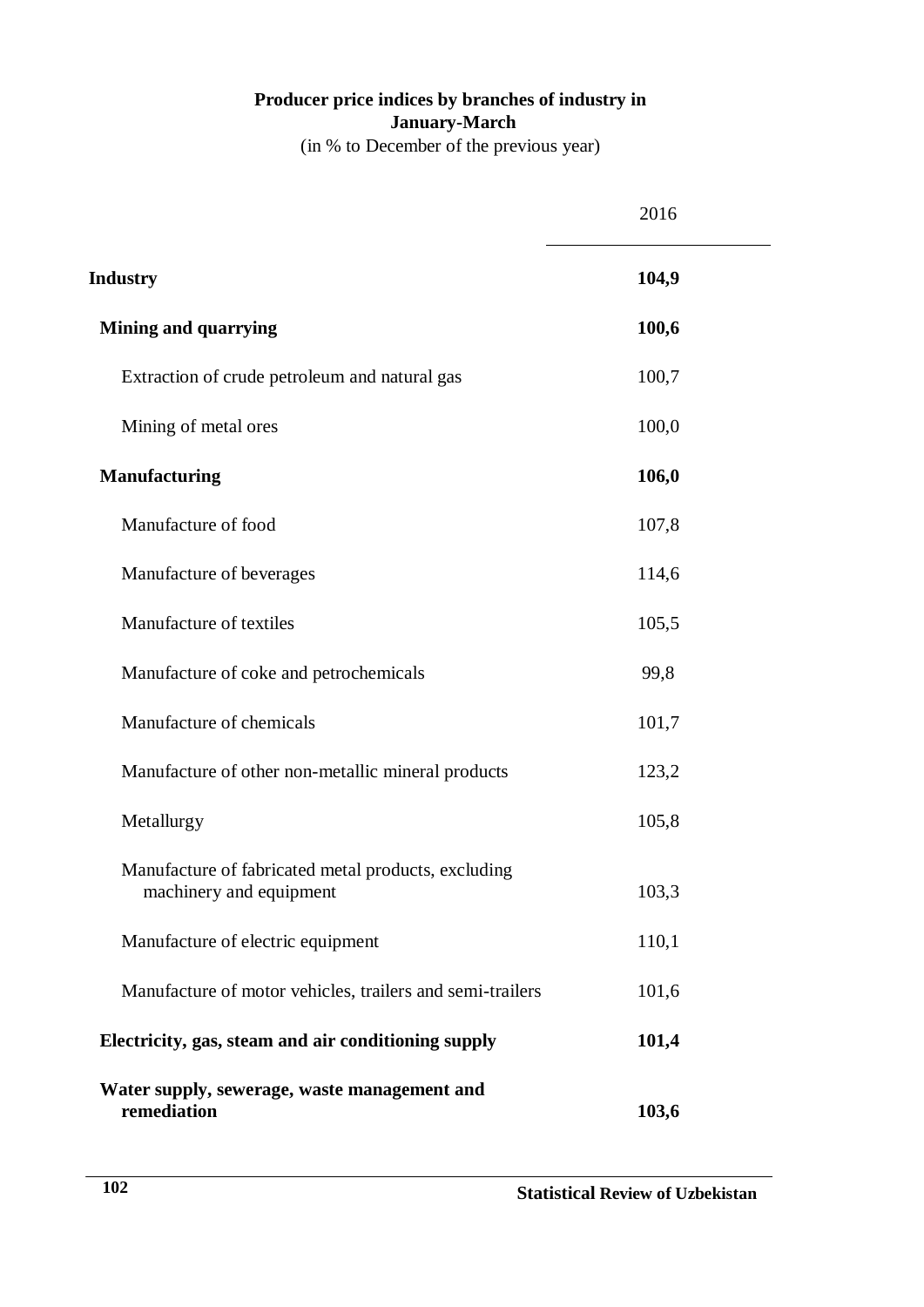## **Demographic situation**

According to the preliminary data the number of the resident population in the republic as of April 1, 2016 was 31681,6 thousand persons and has increased from the beginning of 2016 by 106,3 thousand or 0,3 percent. The number of urban population was 16009,6 thousand (or 50,5 percent of total population) and that of rural population - 15672,0 thousand (49,5 percent).

The vital statistics in January-March are characterized by the following data:

|                                                             | Thous. persons |       | Per 1000 population |      |
|-------------------------------------------------------------|----------------|-------|---------------------|------|
|                                                             | 2015           | 2016  | 2015                | 2016 |
| <b>Births</b>                                               | 142,2          | 147,9 | 18,6                | 18,8 |
| Deaths                                                      | 35,3           | 35,9  | 4,6                 | 4,6  |
| of which children<br>aged under 1 year<br>(Per 1000 births) | 1,8            | 1,7   | 10,1                | 9,9  |
| Marriages, thous.                                           | 51,1           | 47,0  | 6,7                 | 6,0  |
| Divorces, thous.                                            | 7,2            | 7,3   | 0,9                 | 0,9  |

**Births.** In January-March 2016 the number of births was 147,9 thousand and in comparison with January-March 2015 (142,2 thousand) increased by 5,7 thousand, the birth rate was 18,8 pro mil and increased by 0,2 pro mil in comparison with the corresponding period of 2015 (18,6 pro mil).

**Deaths.** In January-March 2016 the number of deaths was 35,9 thousand and in comparison with January-March 2015 (35,3 thousand) increased by 0,6 thousand, the death rate was 4,6 pro mil (in January-March 2015 - 4,6 pro mil).

In the structure of total deaths cardiovascular diseases make up 63,6 percent, neoplasms  $-8.5$  percent, diseases of digestive organs  $-5.6$  percent, respiratory diseases  $-$ 5,6 percent, accidents, poisonings and traumas – 6,2 percent.

In January-March 2016 according to the preliminary data 1,7 thousand children died at the age under one year. The infant death rate was 9,9 pro mil (in January-March 2015 – 10,1 pro mil).

Out of the total number of children died at the age under one year 49,7 percent died of states occurring in perinatal period, 30,8 percent - respiratory diseases, 9,8 percent congenital anomalies, and 3,4 percent - infectious and parasitic diseases.